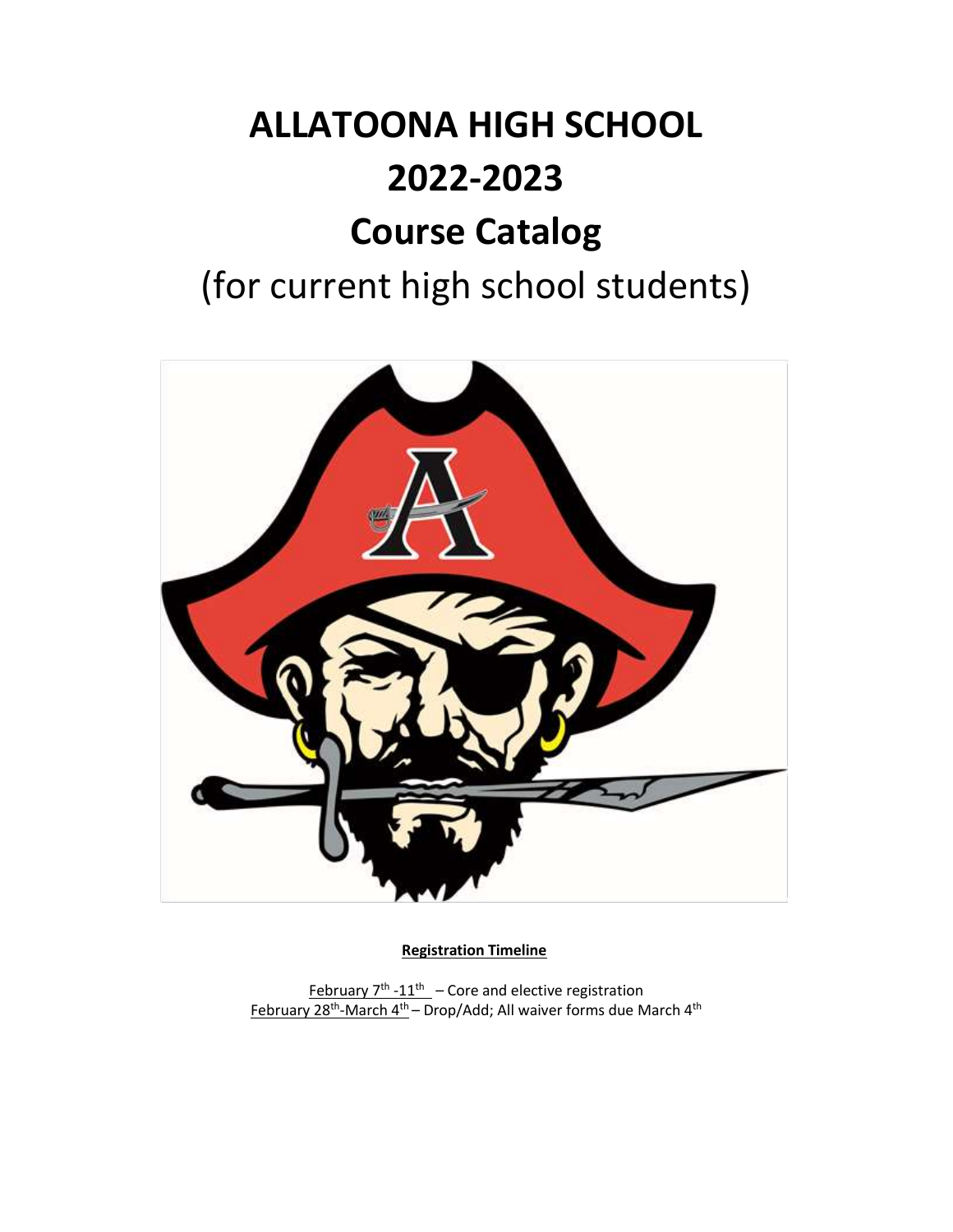# **Allatoona High School 3300 Dallas-Acworth Hwy Acworth, GA 30101 770-975-6503 School Website:<http://www.allatoonahs.com/>**

The Course Catalog is provided as a means of assisting students and parents in planning their high school course of study. It is Allatoona's hope that our students become life-long learners with the knowledge, skills, and attitudes necessary to compete successfully as honorable and productive citizens in a global society.

Please read the course descriptions carefully so that you can make informed decisions about your course placements. Teachers will make the academic recommendations in the core areas of English, math, science, and social studies. It is important for the student and parent/guardian to understand the expectations of the course. If you have questions regarding a teacher's course placement, please speak with the teacher.

We try to make the registration process as smooth as possible. One way we do that is by building the master schedule for both teachers and students only after we have received all student requests for courses during registration. The master schedule, therefore, is determined by student registration and provides the maximum accommodation for the courses desired by Allatoona students, with a minimum of schedule conflicts. Since the master schedule is based entirely upon initial student registration, it is essential that students remain in the courses for which they have registered, unless it is determined that the academic placement is not appropriate. Be aware that the school builds a master schedule and employs teachers based on student requests; therefore, schedule changes *after March 4 th will be considered on a limited basis.* Select your elective courses after a thorough study and consideration by you and your parents.

Allatoona faculty and administration strongly encourage students to have a balance in their academic schedules. As you choose your electives, please keep in mind your academic course load as well as your extracurricular activities. We want you to have a successful and rewarding experience in high school.

#### **Academic Program**

Allatoona High School operates on a 4x4 block. Each semester is approximately 18 weeks long. Credit is established in units. Each semester course meets every day for about 90 minutes and carries a one-unit credit. Quarter courses (Government, Economics, Health and Personal Fitness) meet for 9 weeks in a semester and carry a ½ unit credit. It is possible for students to earn 4 units of credit each semester, or a total of 8 each year.

A variety of course offerings provided by each department gives students ample opportunities for future activities in college, technical school, the military, or work. Some courses require a prerequisite. A prerequisite is a course that must be taken prior to taking another course. Some courses are considered sequential and must be taken in order. World Language and Mathematics require courses to be taken in sequential order. Students in the Class of 2015 and beyond must pass the course in which a Georgia Milestone End of Course Assessment is given. This test makes up 20% of the student's overall final grade in the course.

# **Grades/Grading Scale**

The Cobb County School District uses the following grading scale:

A=90-100 B=80-89 C=74-79 D=70-73 F=69 Below

A student's grade point average is based on quality points awarded for each grade earned. All regular courses earn the following:

 $A=4$  quality points B=3 quality points C=2 quality points D=1 quality point F=0 quality points Honors courses are designated with an asterisk in this booklet. Advanced Placement (AP) courses are awarded an extra 1 quality point. These courses are designated with 2 asterisks. No additional quality points are awarded if the student fails the course. Per county policy, the World Language honors level 4 & higher also receive a whole quality point.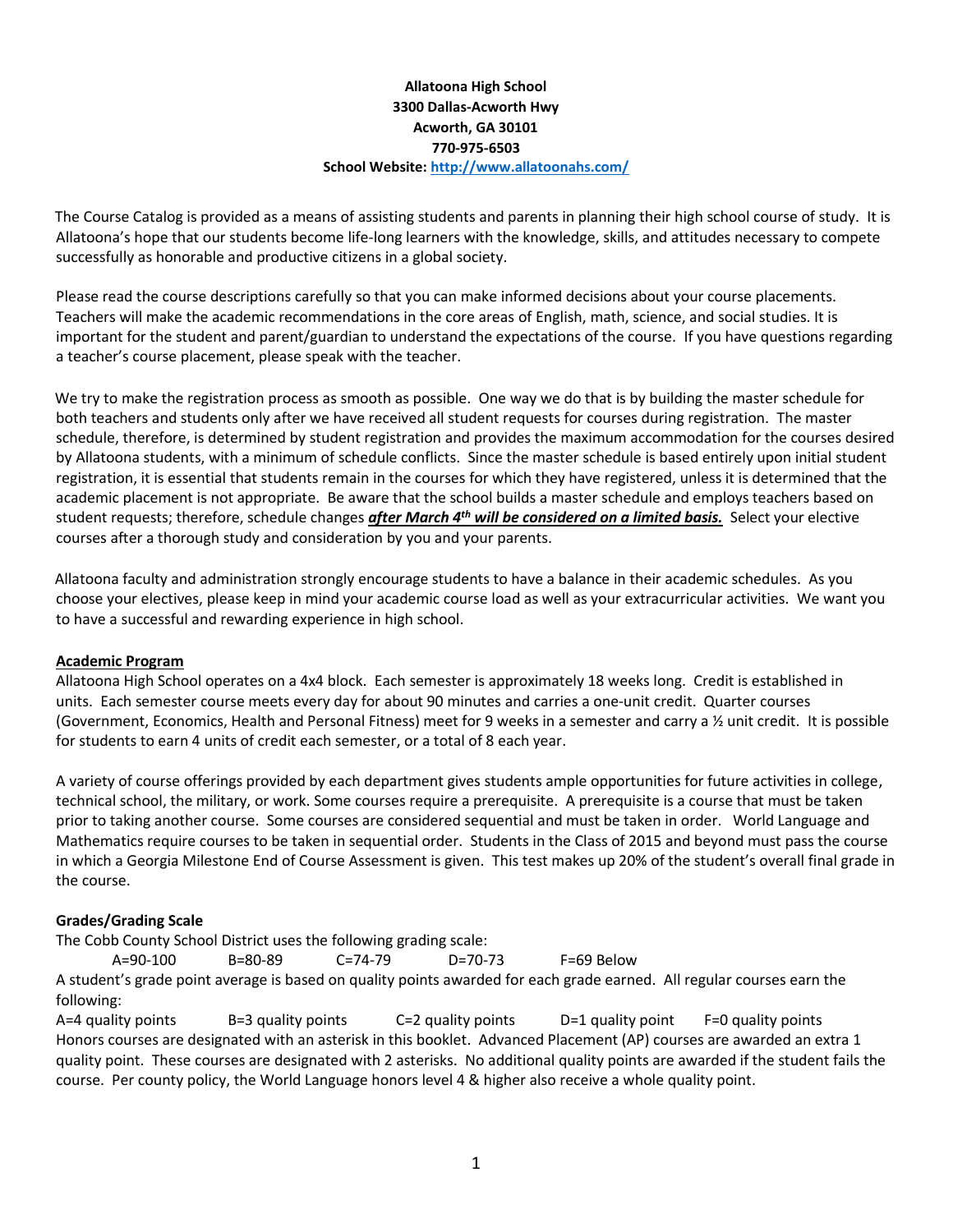### **Promotion and Retention**

Per Cobb County School District policy, students must meet the minimum requirements identified below for grade promotion. Students will be retained until the minimum requirements have been met for promotion to the next grade level.

10<sup>th</sup> grade: 5 units of credit including one credit in English, math, and science

11<sup>th</sup> grade: 10 units of credit including two credits in English, math, and science

12<sup>th</sup> grade: 16 units of credit

# **Athletic Eligibility**

In the fall semester, all first-year freshmen are eligible to participate in sports, cheerleading, chorus, band, orchestra, drama, or be a member of a club. However, to participate in any sport for the spring semester and beyond, students must pass 3 out of 4 courses in the fall.

### **Final Exams**

Final exams are administered in each course during the last couple days of each semester. If a student is absent for a final exam, a grade of zero (0) is recorded until the final exam is complete. Students have 10 school days beginning the first day of the new semester to take the exam. It is the student's responsibility to coordinate make up dates for missed final exams.

### **Milestone Assessments**

Effective the 2021-2022 school year, milestones (End of Course tests) are administered in Algebra 1, Biology, American Literature, and US History. The EOC assessment weight is 20% of the student's grade.

### **Online Classes**

Enrollment in online courses is subject to approval from the school. The scheduling team will review the request and consider the overall rigor, requirements, and demands of the student's schedule. In addition, the student's academic history, maturity, motivation, and executive functioning skills will be considered prior to approval. Beginning with the Class of 2022, students will be limited to registering for one (1) online course each semester. Online AP courses will only be approved if the AP course being requested is not offered at Allatoona HS or if the AP course conflicts with another course in your schedule.

#### **Future Plans**

It is Allatoona's hope that our students become life-long learners with the knowledge, skills, and attitudes necessary to compete successfully as honorable and productive citizens in a global society. We expect our students to continue their education after high school graduation and throughout adulthood. Post-secondary education could be a traditional four-year college or university, a two-year (community) college, a technical college or institute, or a vocational program. Other students may choose to enter the world of work or the military service after high school graduation.

As you continue your high school career, please keep in mind your post-secondary plans. The course of study for graduation from Allatoona High School is based upon minimum *state* requirements*. Many colleges have admissions criteria that exceed these basic requirements.* Please become familiar with the requirements and criteria of the college(s) that interest you. Do your homework! Requirements can differ from college to college and between courses of study. Requirements may also change from year to year.<https://www.gafutures.org/> is a great resource for career and college planning. The best place to find college admissions' information is directly from the college website. Allatoona counselors are always here to assist you, but it is best to begin the discussion earlier in your high school career rather than later for the most effective planning.

# **School Counseling Department**

Listed by alpha designation Dawn Neely (A-D), [dawn.neely@cobbk12.org](mailto:dawn.neely@cobbk12.org) Robin Rohrbach (E-K)[, robin.rohrbach@cobbk12.org](mailto:robin.rohrbach@cobbk12.org) Kristi Turner (L-RI)[, kristi.turner@cobbk12.org](mailto:kristi.turner@cobbk12.org) Haley Welch (L-Ri)[, haley.welch@cobbk12.org](mailto:haley.welch@cobbk12.org) Melody McAllister (Ro-Z[\) melody.mcallister@cobbk12.org](mailto:melody.mcallister@cobbk12.org)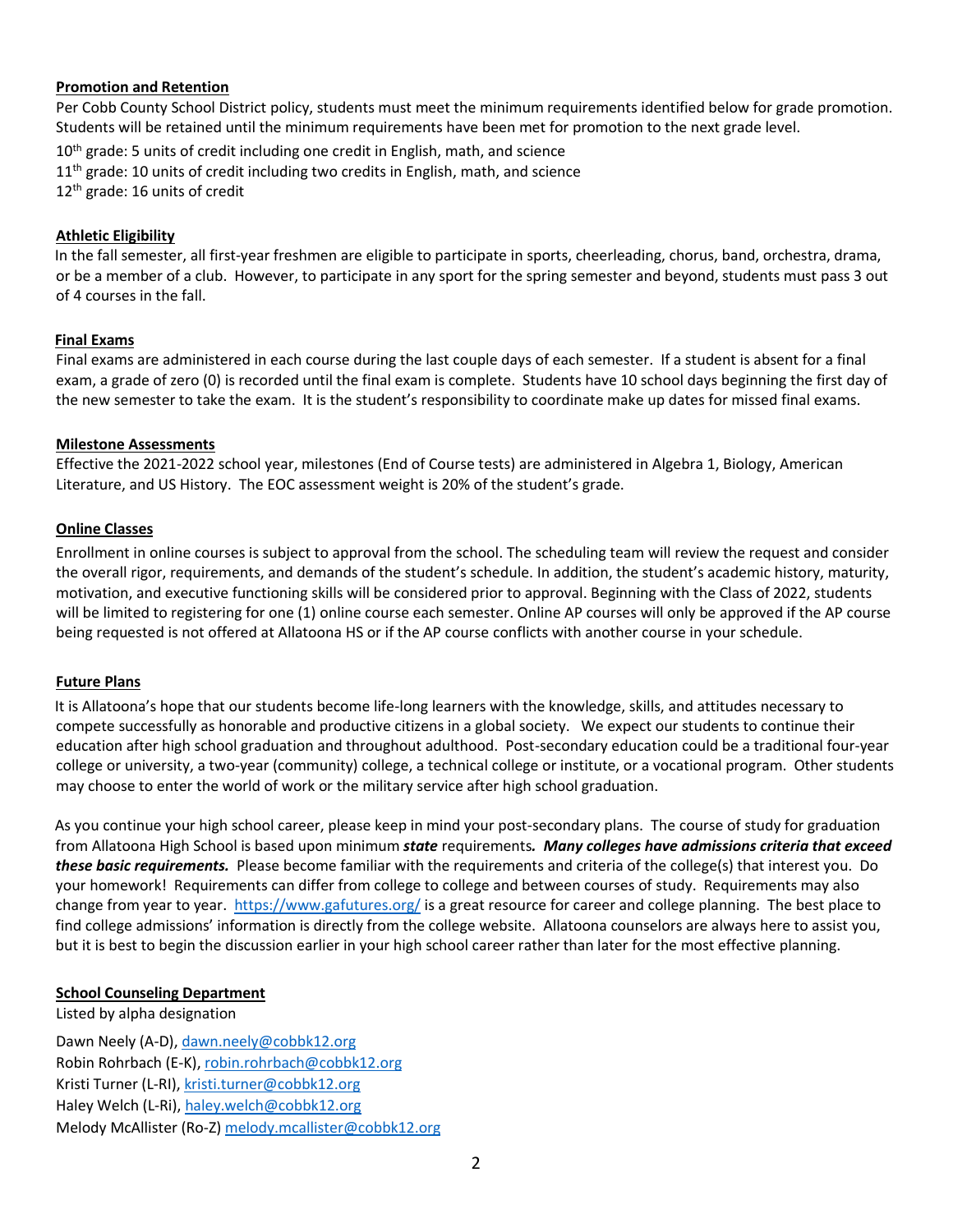# **High School Graduation Course Requirements**

| <b>Subjects</b>                             | Georgia High School Diploma                                                                                                                                                                                                                                                                                                                                                                                                                                                                                                                                                                                                                                                                                                                                                                                                                                                                                                                                                                                                                                                                                                        |
|---------------------------------------------|------------------------------------------------------------------------------------------------------------------------------------------------------------------------------------------------------------------------------------------------------------------------------------------------------------------------------------------------------------------------------------------------------------------------------------------------------------------------------------------------------------------------------------------------------------------------------------------------------------------------------------------------------------------------------------------------------------------------------------------------------------------------------------------------------------------------------------------------------------------------------------------------------------------------------------------------------------------------------------------------------------------------------------------------------------------------------------------------------------------------------------|
| English                                     | 4 Units Including:<br>1 Unit 9th Grade Literature/Composition<br>1 Unit American Literature/Composition<br>2 additional English units                                                                                                                                                                                                                                                                                                                                                                                                                                                                                                                                                                                                                                                                                                                                                                                                                                                                                                                                                                                              |
| <b>Mathematics</b>                          | 4 Units Including:<br>GSE Algebra I<br>Accelerated Alg I/Geom A<br>or<br>Accelerated Geom B/Alg II<br><b>GSE Geometry</b><br>or<br><b>GSE Algebra II</b><br>Precalculus or Accelerated Precalculus or 1 additional math unit                                                                                                                                                                                                                                                                                                                                                                                                                                                                                                                                                                                                                                                                                                                                                                                                                                                                                                       |
| Science                                     | 4 Units Including:<br>1 Unit Biology<br>1 Unit Chemistry or Earth Systems or Environmental Science<br>1 Unit Physics or Physical Science<br>1 additional science unit                                                                                                                                                                                                                                                                                                                                                                                                                                                                                                                                                                                                                                                                                                                                                                                                                                                                                                                                                              |
| <b>Social Studies</b>                       | 3 Units including:<br>1 Unit World History<br>1 Unit United States History<br>1/2 Unit American Government/Civics<br>1/2 Unit Economics                                                                                                                                                                                                                                                                                                                                                                                                                                                                                                                                                                                                                                                                                                                                                                                                                                                                                                                                                                                            |
| CTAE and/or World Language and/or Fine Arts | 3 Units from any of these areas<br>All students are encouraged to earn two units of credit in the same world language/Latin.<br><b>NOTE:</b> Students planning to enter or transfer into a University System of Georgia<br>institution MUST take two units of the same world language; some schools require 3 units<br>of the same language.<br><b>NOTE:</b> Some colleges require a unit of Fine Arts such as the University of South Carolina<br>and the University of Tennessee.<br>All students must complete a college and/or career pathway through a coherent series of<br>courses leading to college readiness and/or a career readiness certificate endorsed by<br>related industries. Students may choose from any of the CTAE pathways, a fine arts<br>pathway, a world language pathway, or an advanced academic pathway. Students may<br>earn three units of credit in a coherent sequence of CTAE courses through a self-selected<br>pathway leading to college readiness and a career readiness certificate endorsed by<br>related industries. See your professional school counselor for specific pathway courses. |
| Health and Physical Education               | 1 Unit Including:<br>1/2 Unit Health<br>1/2 Unit Personal Fitness<br>(3 units of JROTC may be used to meet this requirement)                                                                                                                                                                                                                                                                                                                                                                                                                                                                                                                                                                                                                                                                                                                                                                                                                                                                                                                                                                                                       |
| Electives                                   | 4 Units                                                                                                                                                                                                                                                                                                                                                                                                                                                                                                                                                                                                                                                                                                                                                                                                                                                                                                                                                                                                                                                                                                                            |
| TOTAL UNITS MINIMUM                         | 23 Units                                                                                                                                                                                                                                                                                                                                                                                                                                                                                                                                                                                                                                                                                                                                                                                                                                                                                                                                                                                                                                                                                                                           |

\*Unit credit may be awarded for courses offered in the middle grades that meet 9-12 GSE requirements.

\*Grades earned in ALL core courses will be calculated for awarding of HOPE and Zell Miller Scholarships.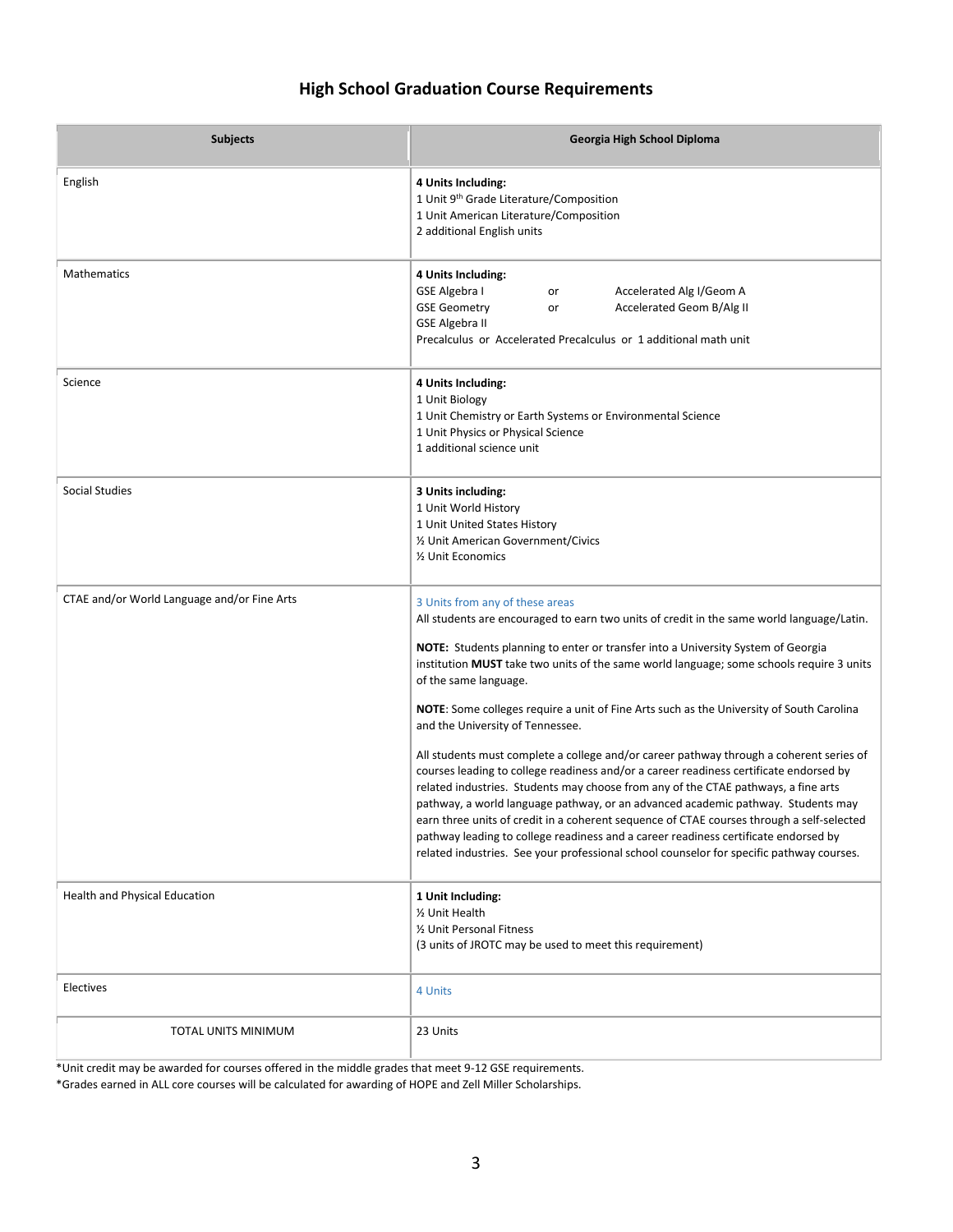# **Course Selection Process**

The following information will be helpful in having a smooth and successful registration.

- 1. For all CORE classes (English, Math, Social Studies, and Science), the current teacher will make recommendations for the next level. While each teacher will make a recommendation based on the specific core area, it is important to consider the overall course load. If a student and/or parent disagrees with the teacher recommendation, or has concerns about the academic placement, a WAIVER form must be completed. Waivers are due to the school by *March 4<sup>th</sup>* and will not be accepted after that date unless the teacher recommendation has changed. All waivers must be turned in to the school counseling office.
- 2. For ELECTIVE classes, students will choose four electives and two alternates. Students should choose their alternate electives carefully as it is possible that one or more will end up on their schedule.
- 3. Registration for year-long courses (classes with a semester 1 and semester 2) may not be dropped at the end of the first semester.
- 4. Rising seniors must request minimum day during registration. Seniors may not request Minimum Day once the semester has started. *Applications can be found on the school website*. Students enrolled in Minimum Day must have transportation to and from school. Students may be placed in Minimum Morning if there is a conflict with taking it 4<sup>th</sup> block. Athletes considering Minimum Day are encouraged to request Minimum Morning while in season versus Minimum Day.
- 5. Students interested in Dual Enrollment should discuss this option with their counselor before registration.
- 6. Students interested in taking online classes through the Georgia Virtual School (GAVS) or the Cobb Virtual Academy (CVA) should choose this option during the registration process. *Applications can be found on the school website*. Once the semester begins, online courses will not replace any course that a student is scheduled to take in the building at Allatoona.
- 7. Students interested in Work Based Learning (WBL) should complete an application for Mrs. Emily Varner. *Applications can be found on the school website*. Students cannot have WBL and Minimum Day in the same semester.
- 8. Courses selected during registration should be considered final. Please understand that it is not possible to honor requests for specific teachers, lunch periods or class placement within the school day. All 1800+ students have preferences, and it would be impossible to honor the requests of all students.
- 9. Students who do not complete the registration process will have their courses for next year selected for them. Requests for schedule changes will not be honored.
- 10. COURSE SELECTIONS ARE CHANGED FOR THE FOLLOWING REASONS ONLY:
	- A. If a student failed or has not had the prerequisite for the course
	- B. If the student is a senior and needs a specific course to graduate
	- C. If the student has previously received credit for the course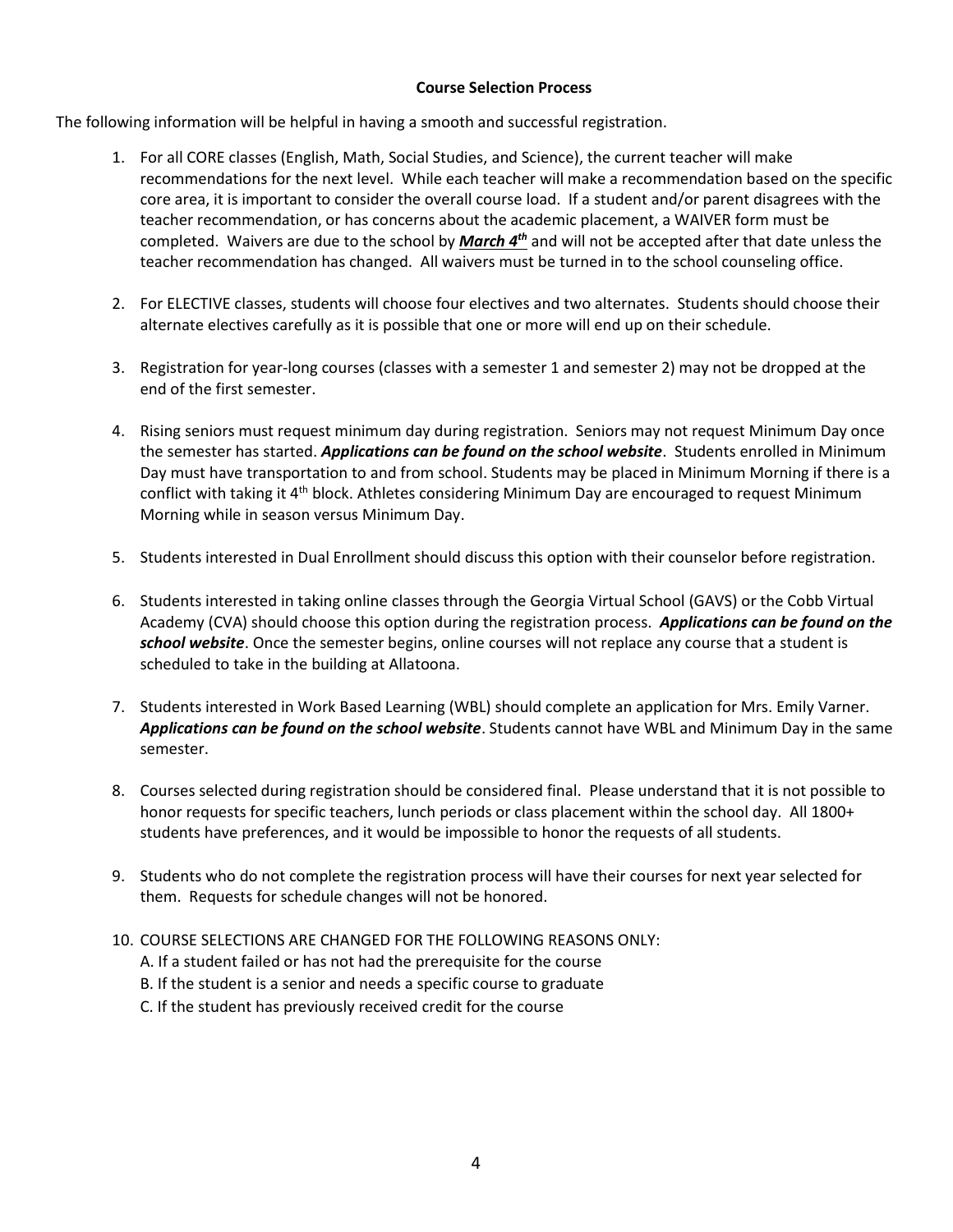# **English Department Department Chair: Andrea Stumpf**

**English Requirement for Graduation**: 4 units of English including 9th Lit/Comp and American Lit/Comp

# **English Courses Offered at Allatoona**

- 9<sup>th</sup> Literature/Composition
- Honors 9<sup>th</sup> Literature/Composition
- World Literature/Composition
- Honors World Literature/Composition
- American Literature
- Honors American Literature
- AP Language and Composition with American Literature
- British Literature
- Honors British Literature
- AP Literature and Composition
- Yearbook I-IV
- Speech

# **10th -12 th Grade English Course Offerings**

# **World Lit/Comp** *(Teacher recommendation and 9th Lit credit)*

This course surveys the words of the early literature of the world through present day.

# **Honors World Lit/Comp** *(Teacher recommendation and 9th Lit credit)*

This course is an accelerated college prep course designed for the student who has a serious interest in interpreting literature. It includes literary selections from the entire world of writers.

# **ESOL World Lit/Comp** *(Teacher recommendation and 9th Lit credit)*

This course contains the same standards as regular World Lit/Comp. Adaptations in presentation are made to accommodate the needs of the ELL students.

# **American Lit/Comp** *(Teacher recommendation and 9th Lit and World Lit/10th Lit credit)*

This course surveys American works and authors and will provide writing experiences related to the interpretation of literature. **This is an EOC/Milestone course.**

# **Honors American Lit/Comp** *(Teacher recommendation and 9th Lit and World Lit/10th Lit credit)*

This course is an accelerated college prep course designed for the student who has a serious interest in interpreting literature. It covers a variety of literary genres and American writers in a chronological or thematic pattern. **This is an EOC/Milestone course.**

# **AP Language (w/Amer Lit) Comp** *(Teacher recommendation and 9th Lit and World Lit/10th Lit credit)*

This course is a college level course that conforms to the College Board recommendations for the Advanced Placement Language and Composition Examination. Emphasis on critical thinking, reading, and writing through the study and discussion of expository, analytical, and argumentative essays. **This is an EOC/Milestone course.**

# **ESOL American Lit/Comp** *(Teacher recommendation and 9th Lit and World Lit/10th Lit credit)*

This course contains the same standards as regular American Lit/Comp. Adaptations in presentation are made to accommodate the needs of the ELL students.

# **British Lit/Comp** *(Teacher recommendation and 9th Lit, World Lit/10th Lit, and American Lit credit)*

This course surveys British works and authors and provides writing experiences related to the interpretations of literature.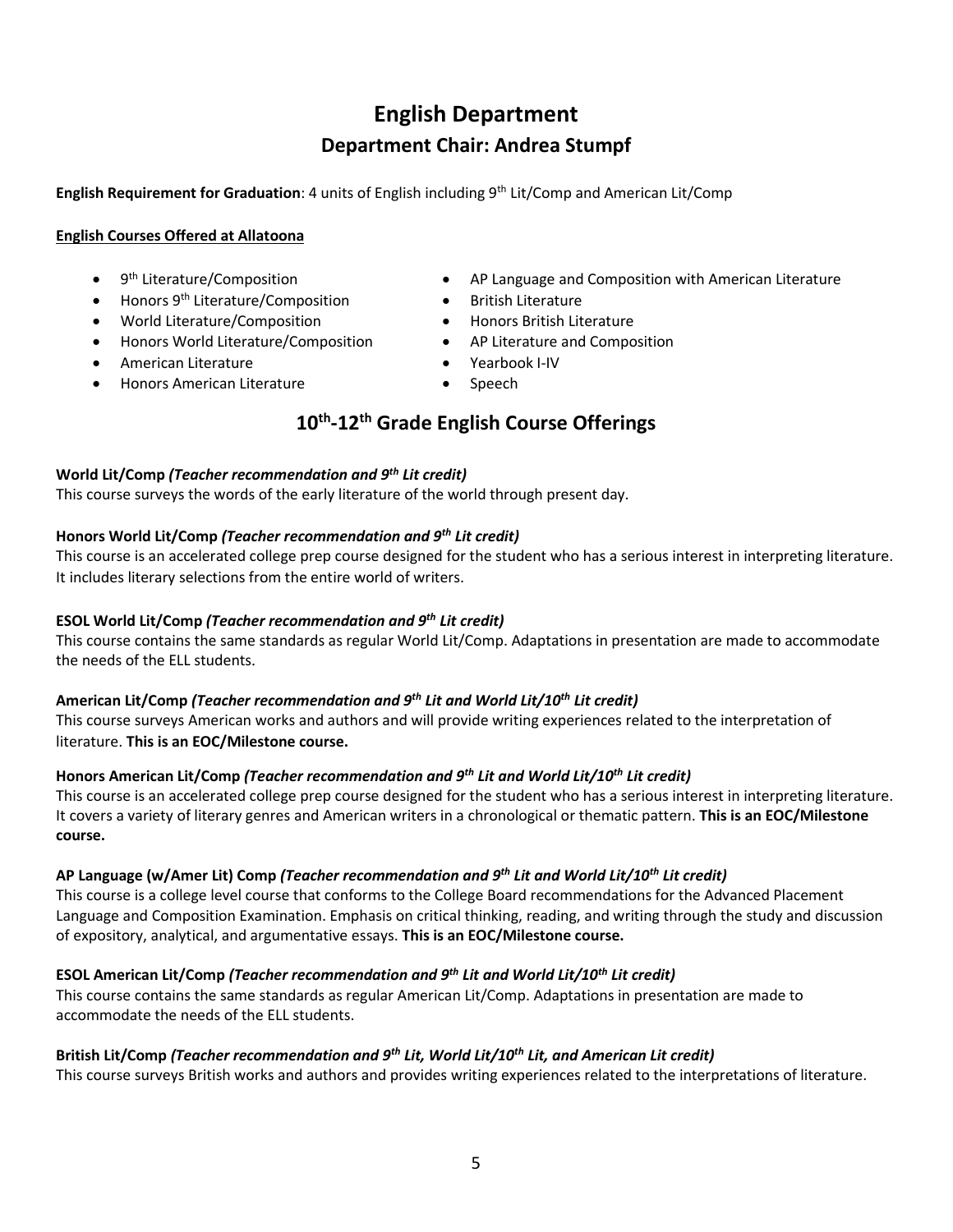# **Honors British Lit/Comp** *(Teacher recommendation and 9th Lit, World Lit/10th Lit, and American Lit credit)*

This is an accelerated college prep course designed for the student who has a serious interest in interpreting literature. It offers opportunities to improve reading, writing, speaking/listening and critical thinking skills through the study of literary selections from British writers organized chronologically or thematically.

# **AP English Literature & Comp** *(Teacher recommendation and 9th Lit, World Lit/10th Lit, and American Lit credit)*

This is a college-level accelerated and enriching course that conforms to the College Board recommendations for the Advanced Placement Literature and Composition Examination and focuses on the reading and analysis of literary works and the writing of critical essays.

#### **ESOL British Lit/Comp** *(Teacher recommendation and 9th Lit, World Lit/10th Lit, and American Lit credit)*

This course contains the same standards as regular British Lit/Comp. Adaptations in presentation are made to accommodate the needs of the ELL students.

# **Yearbook I-IV** *(Application required and 9th Literature credit)*

Journalism/Annual are yearlong courses that explore journalistic writing through the analysis of yearbooks. It concentrates on the purpose, influence and structure, and language use. It also covers news gathering, ethics, copy writing, editing, and revising. The course includes layout, circulation, and production as minor aspects. Must take **BOTH** semesters.

### **Speech** *(9th Literature credit)*

This course focuses on developing public speaking skills. The students will identify effective methods to arrange ideas and information in written form and then convert the written form into an effective oral delivery. The course focuses on critical thinking, organizing ideas, researching counter viewpoints, and communicating appropriately for different audiences and purposes. The students analyze professional speeches to enhance their knowledge of solid speech writing.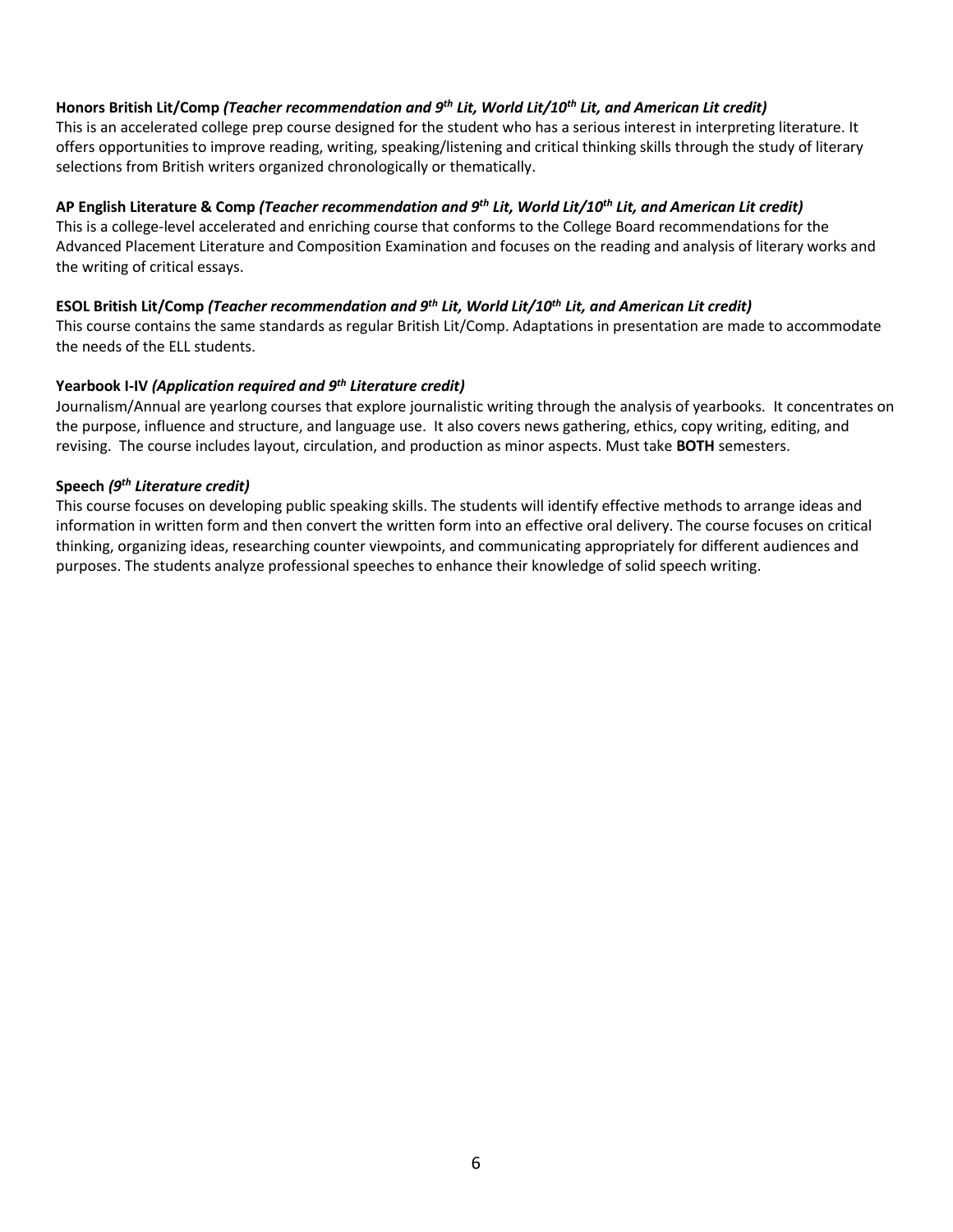# **Mathematics Department Department Chair: Chris Watson**

**Mathematics Requirement for Graduation**: 4 units of Math including Algebra I, Geometry, Algebra II and 1 additional)

# **Mathematics Courses Offered at Allatoona**

- GSE Foundations of Algebra/Algebra I
- GSE Algebra I
- GSE Algebra I/Geometry A
- GSE Geometry Support/Geometry
- GSE Geometry
- GSE Algebra II
- Pre-Calculus
- Acc Pre-Calculus
- College Readiness Math
- Algebra II
- AP Calculus AB
- AP Calculus BC
- AP Statistics
- Multivariable Calculus (Distance Learning)

# **10th -12th Grade Math Course Offerings**

# **GSE Geometry Support** *(Teacher recommendation and Algebra I credit)*

This course is used to address the needs of students who have traditionally struggled in mathematics by providing the additional time and attention they need in order to successfully complete their Geometry course. *Support courses are academic electives and do not fulfill math graduation requirements.*

# **GSE Geometry** *(Teacher recommendation and Algebra I credit)*

This is the second course in a sequence of three required high school courses designed to ensure career and college readiness. The course represents a discrete study of geometry with correlated statistics applications.

# **Honors GSE Geometry (***Teacher recommendation and Algebra I or GSE ACC Algebra I/Geometry A credit***)**

This is the second course in a sequence of three required high school courses designed to provide students with preparation for more rigorous Mathematics courses in high school. The honors course will include greater depth in problem solving, rigorous reasoning, and proof.

# **College Readiness Math** *(Teacher recommendation and Algebra I and Geometry credit)*

This course is used to build a bridge for high school students who will enroll in non-STEM post-secondary study and will be taken the semester prior to Algebra II.

# **GSE Algebra II** *(Teacher recommendation and Algebra I and Geometry credit)*

This is the third course in a sequence of three high school courses designed to ensure career and college readiness. It is designed to prepare students for fourth course options relevant to their career pursuits.

# **Honors GSE Algebra II** *(Teacher recommendation and Algebra I and Geometry credit)*

This course contains all the standards as the on-level course with a few additional standards and more depth. The course is intended for students who complete Honors Geometry.

# **AP Statistics** *(Teacher recommendation Algebra I and Geometry credit)*

This course is divided into four major themes: exploratory analysis, planning a study, probability, and statistical inference.

# **GSE Pre-Calculus** *(Teacher recommendation and Algebra I, Geometry, and Algebra II credit)*

This is a fourth mathematics course option designed to prepare students for calculus and other college level mathematics courses.

# **GSE Accelerated Pre-Calculus** *(Teacher recommendation and Algebra I, Geometry, and Algebra II credit)*

This is a fourth mathematics course option designed to prepare students to take AB or BC Advanced Placement Calculus.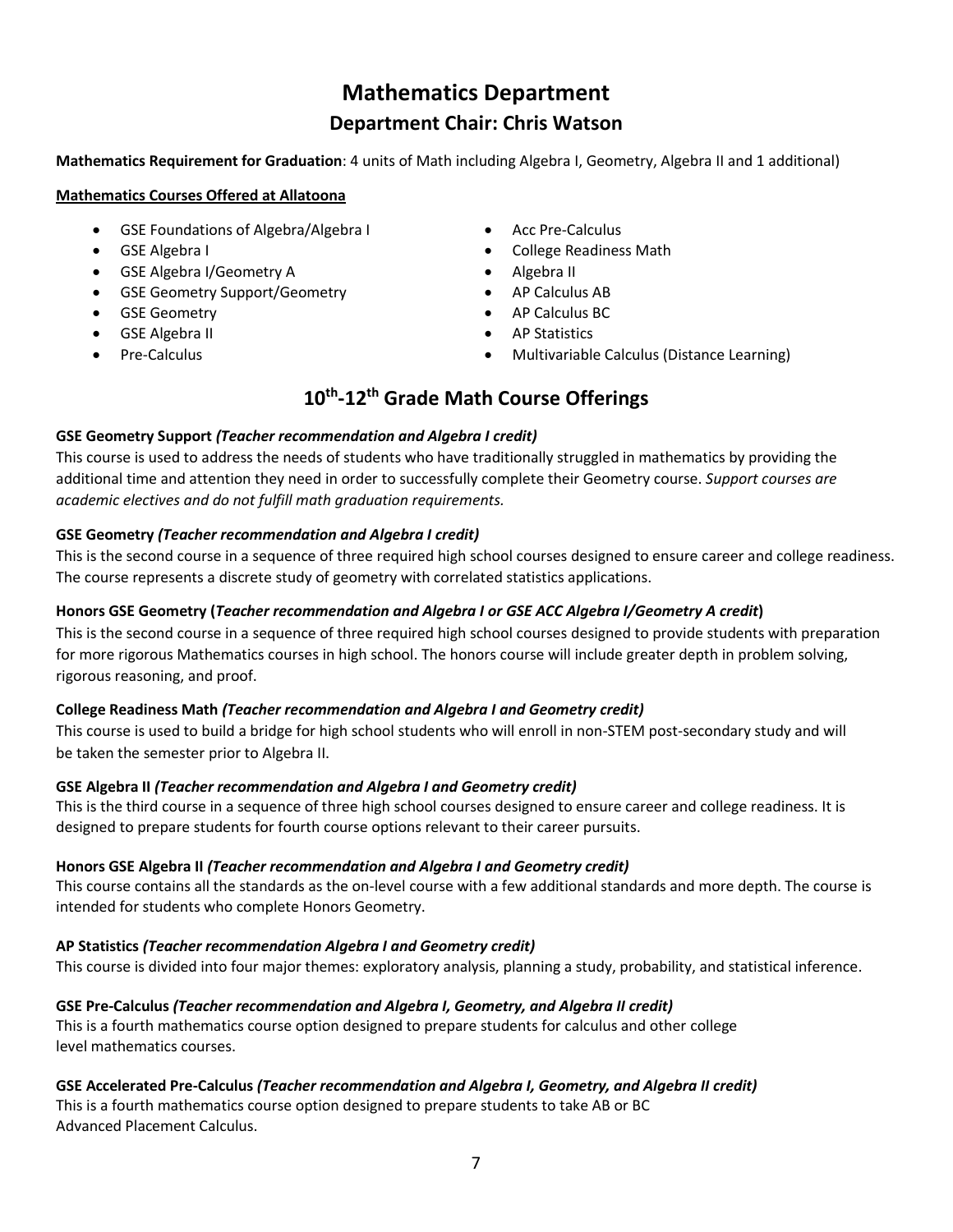# **Advanced Mathematical Decision Making** *(Teacher recommendation and Algebra I, Geometry, and Algebra II credit)*

This 4th year math course option is intended for students attending a 4-yr. university for a non-STEM major. The course will give students further experiences with statistical information and summaries, methods of designing and conducting statistical studies, an opportunity to analyze various voting processes, modeling of data, basic financial decisions, and use network models for making informed decisions.

### **AP Calculus AB** *(Teacher recommendation and Precalculus credit)*

This is a course in single-variable calculus that includes techniques and applications of the derivative, techniques, and applications of the definite integral, and the Fundamental Theorem of Calculus. It is equivalent to at least one semester of calculus at most colleges and universities. Algebraic, numerical, and graphical representations are emphasized.

### **AP Calculus BC (***Teacher recommendation and Precalculus credit)*

This is a course in single-variable calculus that includes all the topics of Calculus B plus additional topics in differential and integral calculus (including parametric, polar, and vector functions) and series.

### **Multivariable Calculus (***Teacher recommendation and AP Calculus AB or BC credit)*

This is a fourth-year course option for students who have completed AP Calculus BC. It includes three-dimensional coordinate geometry; matrices and determinants; eigenvalues and eigenvectors of matrices; limits and continuity of functions with two independent variables; partial differentiation; multiple integration; the gradient; the divergence; the curl; Theorems of Green, Stokes, and Gauss; line integrals; integrals independent of path; and linear first-order differential equations. *(If students apply to GA Tech and get accepted for this course, there may be an application fee.  Students who do not get accepted to GA Tech can take the course at school as a satellite class. Discuss this option with your current math teacher.)*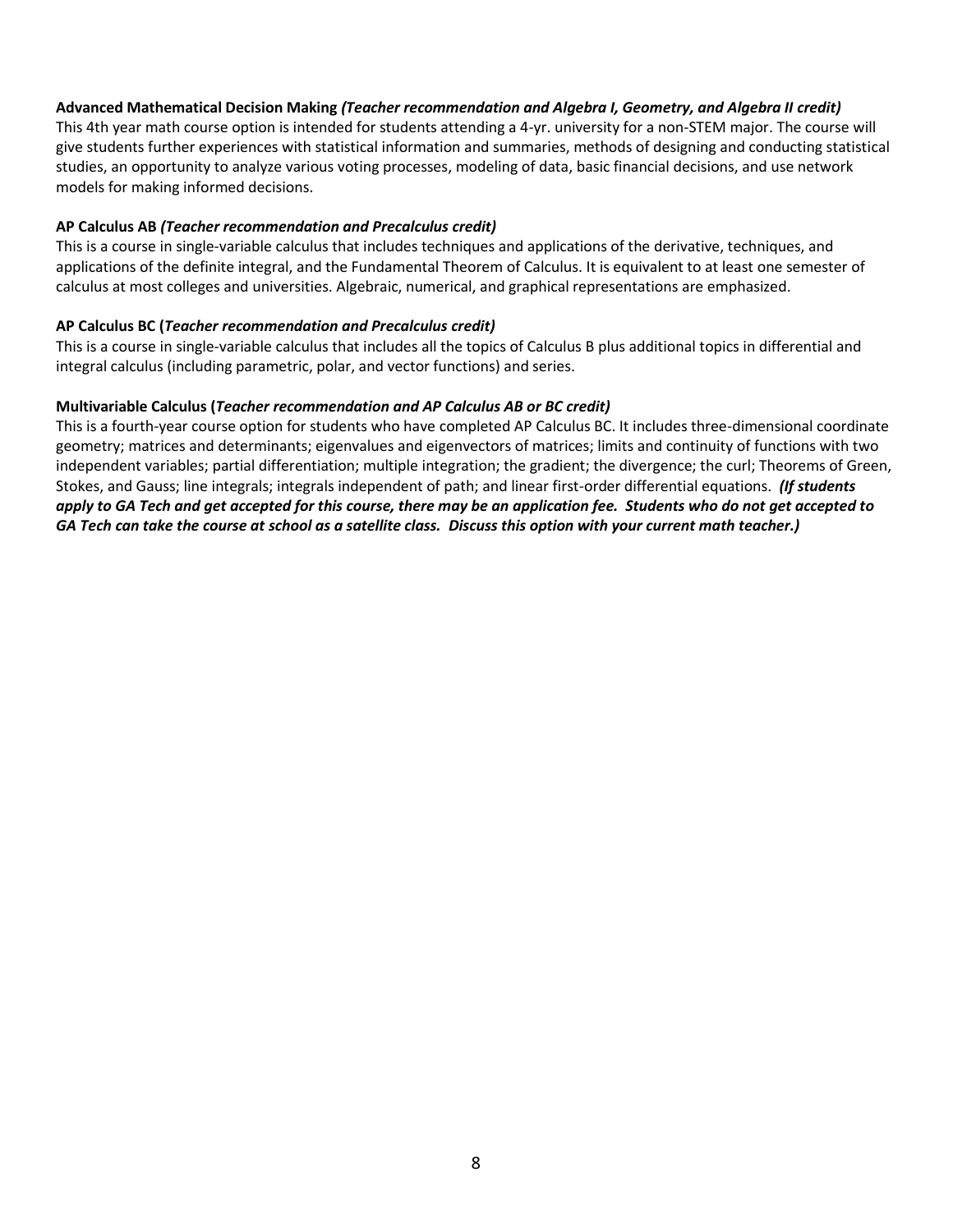# **Social Studies Department Department Chair: Neisha Williams**

**Social Studies Requirement for Graduation**: 3 units including World History, United States History and American Government/Economics. Freshman courses are academic electives and count as part of the HOPE calculation.

# **Social Studies Courses offered at Allatoona**

- World Geography
- Honors World Geography
- AP Human Geography
- World History
- Honors World History
- AP World History
- United States History
- Honors US History
- AP US History
- American Government
- **Fconomics**
- Honors Government
- Honors Economics
- AP U.S. Government and Politics
- AP Microeconomics
- AP Psychology
- Current Issues
- **Sociology**

# **10th -12th Grade Social Studies Course Offerings**

### **World History**

This course is a survey of people and nations of both Western and non-Western civilizations. It explores the political, cultural, and economic heritage of civilizations from the time of recorded history to present.

# **Honors World History** *(Teacher recommendation)*

This course is s a survey of people and nations of both Western and non-Western civilizations. It explores the political, cultural, and economic heritage of civilization from the time of recorded history through the industrial revolution and from the rise of nationalism to contemporary times. Extensive reading and writing are required.

# **AP World History** *(Teacher recommendation)*

This course highlights the nature of changes in international frameworks and their causes and consequences, as well as comparison among major societies. Focused primarily on the past thousand years of the global experience, the course builds on an understanding of cultural, institutional, and technological precedents that, along with geography, set the human state

# **US History** *(Teacher recommendation and World History credit)*

This course is a survey of the development of the United States from discovery through the present. The purpose of this course is to increase knowledge, awareness, and appreciation of America's social, political, and economic evolvement from colonization to its current position as a world leader. **This is an EOC/Milestone course.**

# **Honors US History** *(Teacher recommendation and World History credit)*

This course is a survey of the development of the United States from discovery through the present. The purpose of this course is to increase knowledge, awareness, and appreciation of America's social, political, and economic evolvement during the formative years to present. Extensive reading/writing are required. **This is an EOC/Milestone course.**

# **AP US History** *(Teacher recommendation and World History credit)*

This course targets political and social aspects of history, but also includes diplomatic, economic, and intellectual history. It will involve extensive readings, independent study, and frequent written analysis to prepare students for the AP examination. **This is an EOC/Milestone course.**

# **American Government** *(Teacher recommendation and World and US History credits)*

This course is a study of the local, state, and federal governmental functions. Citizenship rights and responsibilities are emphasized. Focus areas include development of our political system, federalism, civil liberties, political parties, political theory, and comparative government along with a study of the functions of our executive, legislative, and judicial branches.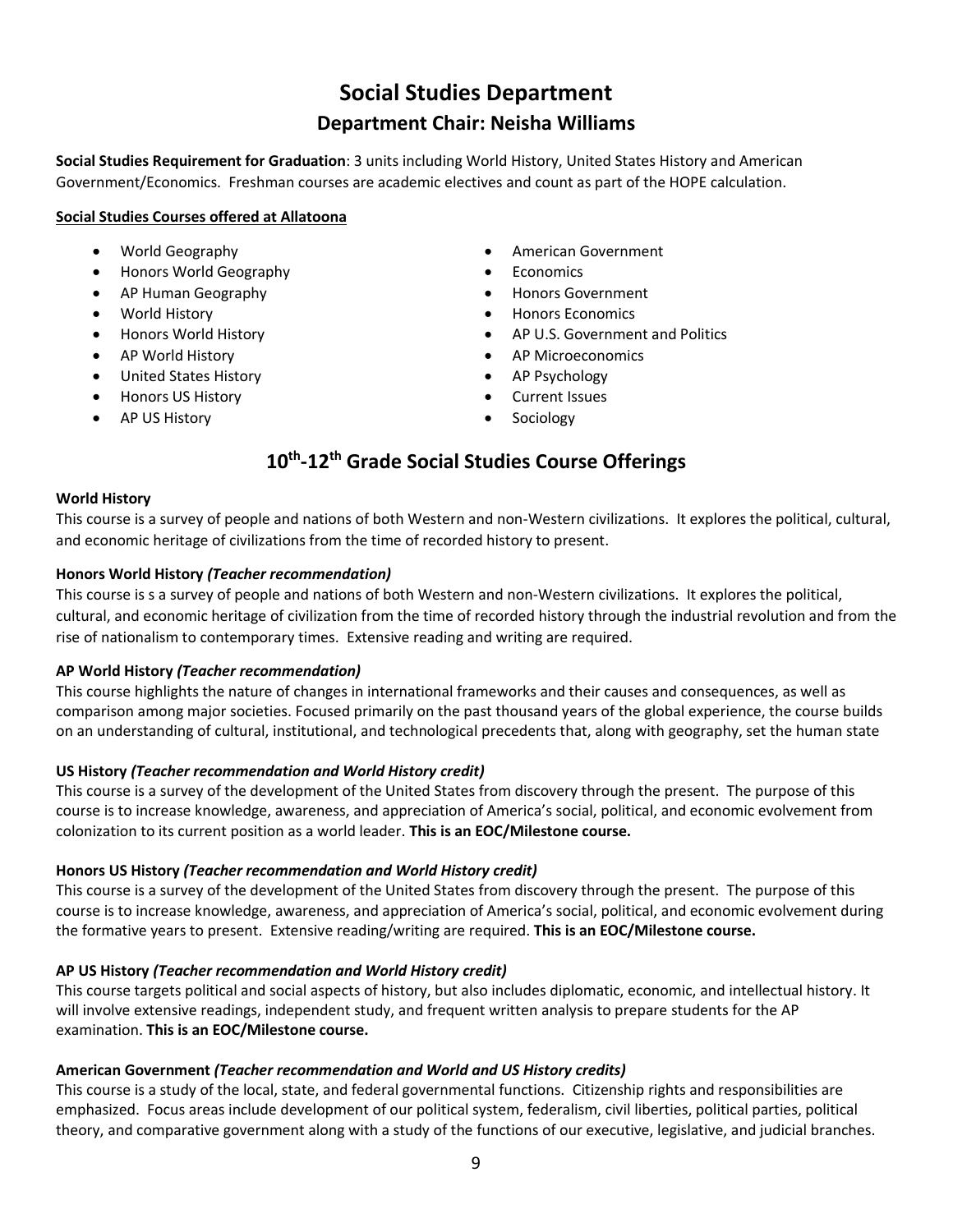# **Economics** *(Teacher recommendation and World and US History credits)*

This course is a study of fundamental concepts and essential elements of the market economic system in a problem/issues orientation. Focus areas include opportunity costs and scarcity, supply/demand analysis, competitive markets, macroeconomics measurement, business cycles, inflation, unemployment, monetary/fiscal policies, & international trade.

# **Honors American Government** *(Teacher recommendation and World and US History credits)*

This course is an accelerated and deeper study of the American Government curriculum.

#### **Honors Economics** *(Teacher recommendation and World and US History credits)*

This course is an accelerated and deeper study of the Principles of Economics curriculum.

### **AP U.S. Government & Politics** *(Teacher recommendation and World and US History credits)*

This course conforms to the College Board topics for AP US Government & Politics, which is the study of local, state, & federal government functions. Focus areas include the development of the political system, federalism, political parties, & political theory.

### **AP Microeconomics** *(Teacher recommendation and World and US History credits)*

This course conforms to College Board topics for the AP Microeconomics Examination. It covers basic economic concepts, measurement and economic performance, national income and price determination and international economics and growth.

# **Current Issues** *(1 unit of social studies credit and 10th -12th grade students)*

This elective course provides an opportunity for in-depth examination of contemporary local, state, national, and international issues. The purpose of this course is to assess, assimilate, and analyze political/economic situations. Intense reading and detailed research are required.

# **Sociology** *(1 unit of social studies credit and 10th -12th grade students)*

This course is a study of human society and social behavior. The purpose of the course is to provide students with a basic understanding of how humanity is shaped largely by the groups to which people belong and by the social interaction that takes place within those groups.

# **AP Psychology** *(AP Human Geography or 1 other AP credit and 10th -12th grade students)*

This is a college level survey course with study in Learning Theory, Abnormal Behavior, and Social Psychology. Extensive reading, writing, and statistical analysis are required by students.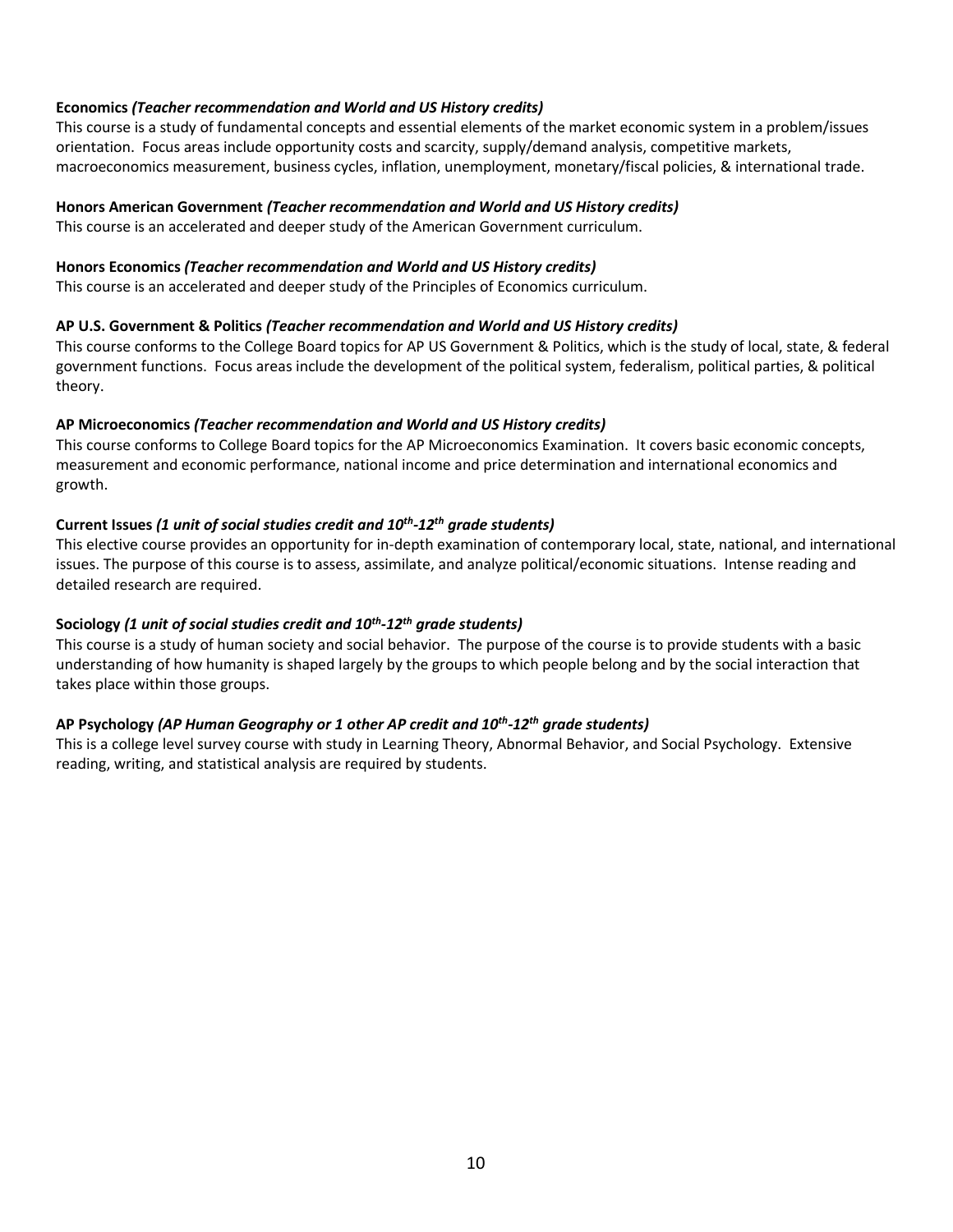# **Science Department Department Chair: Ann Dau**

**Science Requirement for Graduation**: 4 units of credit in science including Biology, Physics or Physical Science, Earth Systems or Chemistry plus 1 additional.

# **Science Courses offered at Allatoona**

- Biology
- Honors Biology
- Chemistry
- Honors Chemistry
- Earth Systems
- Physics
- Honors Physics
- Zoology
- **Forensics**
- AP Biology
- AP Environmental Science
- AP Chemistry
- AP Physics 1

# **10th -12th Grade Science Course Offerings**

# **Chemistry** *(Teacher recommendation and Biology and Algebra credits)*

This course is a study of the structure, properties, and functions of matter, and is the foundation for a variety of fields of study as well as the basis for much of modern-day industry and economics. There is a strong conceptual component in its study, including both qualitative and quantitative laboratory work and mathematical analysis.

# **Honors Chemistry** *(Teacher recommendation and Biology and Algebra credits)*

This course is an accelerated introduction to the study of the structure, properties, and functions of matter, and is the foundation for a variety of fields of study as well as the basis for much of modern-day industry and economics. There is a strong conceptual component in its study, including both qualitative and quantitative laboratory work and mathematical analysis. At the honors level there is a significant amount of mathematics.

# **Earth Systems** *(Teacher recommendation and Biology-may also be taken as 4th science)*

This course develops explanations of phenomena fundamental to the sciences of geology and physical geography, including the early history of the Earth, plate tectonics, landform evolution, the Earth's geologic record, weather and climate, and the history of life on Earth. Instruction will focus on inquiry and development of scientific explanations, rather than mere descriptions of phenomena.

# **Physics** *(Teacher recommendation and Biology and Chemistry/Earth Systems credits)*

This course is a detailed study of energy and its relation to matter, beginning with mechanics (the study of motion) and extending to nuclear, sound, and electromagnetic energies. Electromagnetic energies include optics, electricity, and magnetism. Vector mathematics and Algebraic analysis are used.

# **Honors Physics** *(Teacher recommendation and Biology and Chemistry credits)*

This course is an accelerated, in-depth study of energy and its relation to matter, beginning with mechanics (the study of motion) and extending to nuclear, sound, and electromagnetic energies. Electromagnetic energies include optics and electricity and magnetism. Vector mathematics and Algebraic analysis are used extensively.

# **Forensics** *(3 units of science including Chemistry credit)*

This course is designed for students to learn the scientific protocols for analyzing a crime scene, how to use chemical and physical separation methods to isolate and identify materials, how to analyze biological evidence and the criminal use of tools, including impressions from firearms, tool marks, arson, and explosive evidence.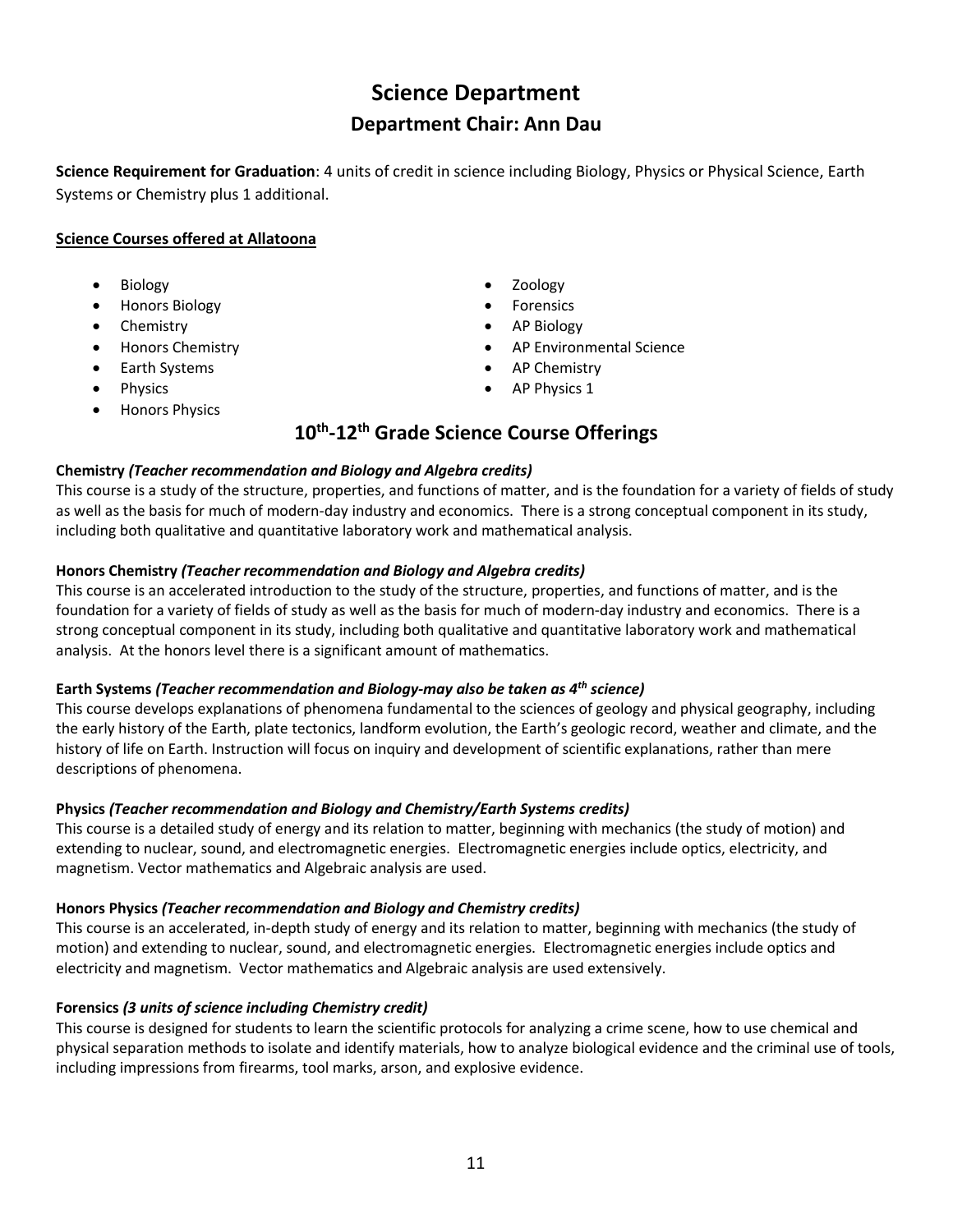# **Zoology** *(3 units of science)*

This course is a systematic study of the animal kingdom and their basic identification characteristics.  Emphasis will be placed on comparative anatomy and on the methods that each phyla uses to accomplish basic life process.

### **AP Chemistry** *(Teacher recommendation and Honors Chemistry credit)*

This course is designed to be the equivalent of a college introductory chemistry course usually taken by students who have an interest in biological sciences, physical sciences, or engineering.  The Advanced Placement Chemistry course expands the knowledge and skills gained during the introductory high school chemistry course. 

#### **AP Biology** *(Teacher recommendation and Honors Biology and Honors Chemistry credits)*

This course is designed to be the equivalent of a college introductory biology course usually taken by biology or other science majors. The Advanced Placement course in biology differs significantly from the usual first high school course in biology with respect to the textbook used, the range and depth of topics covered, laboratory work done by students, and the time and effort required of students.

### **AP Environmental Science** *(Grades 11-12 and Biology and Chemistry credits)*

is the scientific systematic examination of the interrelationships of the natural world. The student will be able to identify and analyze environmental problems both natural and human-made, to evaluate the relative risks associated with these problems, and to examine alternative solutions.

### **AP Physics 1** *(Teacher recommendation and Honors Biology, Honors Chemistry, Honors Physics and Algebra II)*

This course is Algebra-Based and is the equivalent of a first-semester college course in algebra-based physics. It covers kinematic motion, dynamics, circular motion and gravitation, energy, simple harmonic motion, and torque and rotational motion.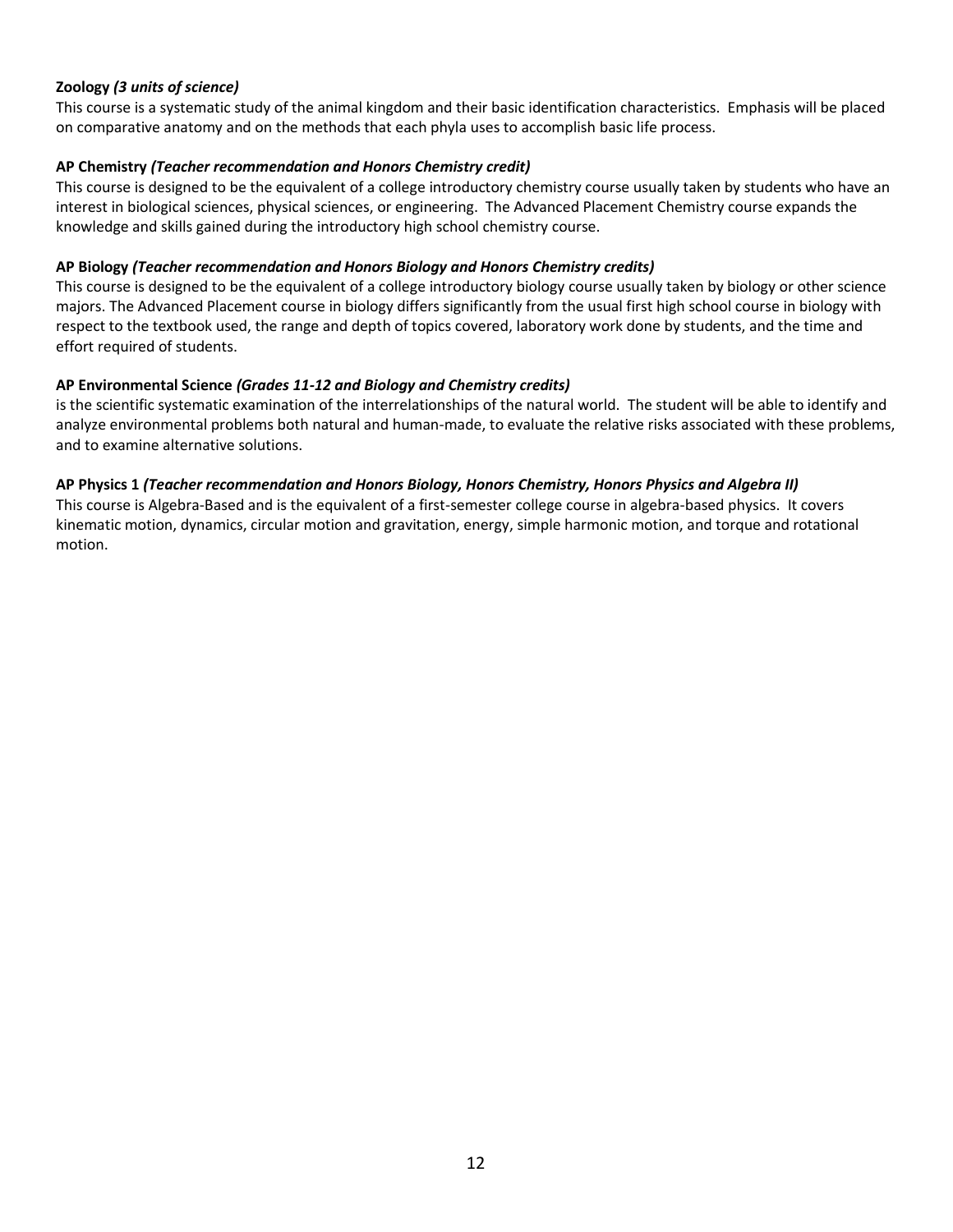# **World Language Department Department Chair: TBA**

**Modern Language Requirement for Graduation**: Most colleges and universities require two or three units of the same world language. Check with your counselor for further information.

**World Language/Fine Arts or Career/Technology Requirement for Graduation**: Courses from World Language can be used to fulfill the 3 units required from either Fine Arts, Career Tech or World Language.

# **World Language Courses offered at Allatoona**

- French I, II, III, IV, AP French Language and Culture
- Spanish I, II, III, IV, AP Spanish Language and Culture

# **10th -12th Grade World Language Course Offerings**

# **FRENCH PATHWAY**

# **French I**

This course is an introduction to the language and culture of France and other French-speaking countries. The course will enable students to attain a Novice-Mid to Novice- High level of proficiency in the oral and written forms of interpersonal, interpretive, and presentational communication. Emphasis is given on oral proficiency.

# **French II (***French I credit earned in middle/summer school***)**

This course is designed to enable students to attain Intermediate level of proficiency in the oral and written forms of interpersonal, interpretive, and presentational communication with emphasis on oral proficiency. The student will acquire ability for limited personal communication and an appreciation of diversity in the French-speaking world.

# **Honors French III** *(French I and II credits)*

This course is designed to further develop a student's communication skills and cultural appreciation of the French-speaking world. The student will be able to participate in a variety of oral and written activities.

# **Honors French IV** *(French I, II and III credits)*

This course is designed to increase oral and written fluency and to provide intensive study of the culture, geography, and history of the French-speaking world.

# **AP French Language** *(French I, II, III and IV credits)*

This course is designed to prepare students to take the AP language test by in-depth study of grammar and intensive practice of listening, speaking, reading, and writing.

# **SPANISH PATHWAY**

#### **Spanish I**

This course is an introduction to the language and culture of the Spanish-speaking countries. The course will enable students to attain a Novice-Mid to Novice-High level of proficiency in the oral and written forms of interpersonal, interpretive, and presentational communication. Emphasis is given on oral proficiency.

# **Spanish II (***Spanish I credit earned in middle/summer school***)**

This course is designed to enable students to attain Intermediate –Low level of proficiency in the oral and written forms of interpersonal, interpretive, and presentational communication with emphasis on oral proficiency. The student will acquire ability for limited personal communication and an appreciation of diversity in the Spanish-speaking world.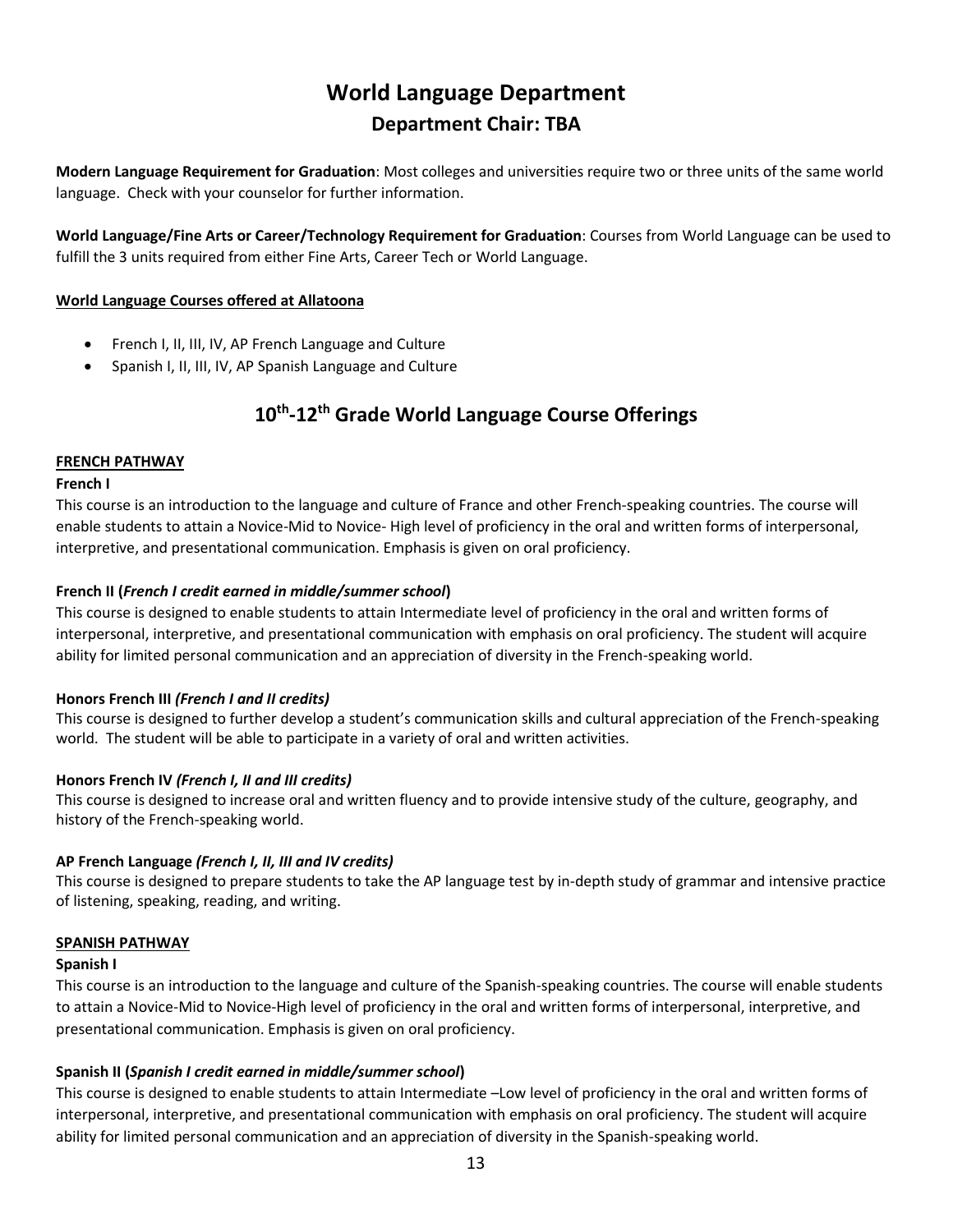### **Honors Spanish III (***Spanish I and II credit required-students may take II and III in the same year, but not I and II***)**

This course is designed to increase listening, speaking, writing and reading skills through expansion of knowledge regarding grammatical structure, mastery of reading material and through written and oral usage. The student will be able to participate in activities using oral and written forms, be able to inquire and describe using present, past, and future tense and read and demonstrate comprehension of a variety of texts.

#### **Honors Spanish IV** *(Spanish I, II and III credit)*

This course is designed to increase oral and written fluency and to provide intensive study of the culture, geography, and history of the Spanish-speaking world.

### **AP Spanish Language** *(Spanish I, II, III and IV credit)*

This course is designed to prepare students to take the AP language test by in-depth study of grammar and intensive practice of listening, speaking, reading, and writing.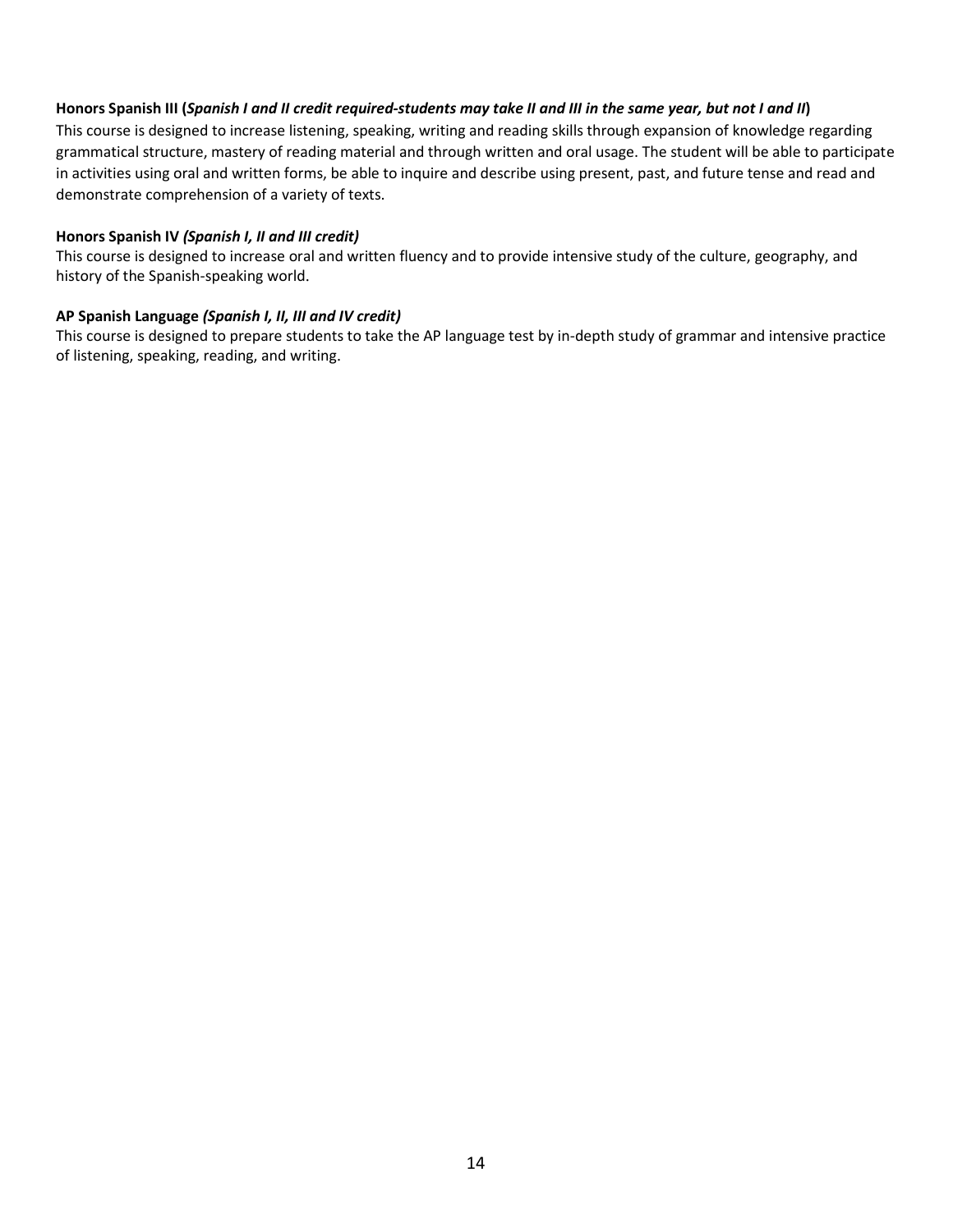# **Career/Technology Department Department Chair: Keith Hansen**

**Career/Technology Requirement for Graduation**: Courses from Career Tech can be used to fulfill the 3 units required from either Career Tech, Fine Arts or World Language.

**Pathway Completion**: Students are encouraged to complete three (3) courses in a pathway to become a pathway completer.

# **10th -12th Grade Career/Technology Course Offerings**

# **AUDIO-VIDEO TECHNOLOGY FILM I and II PATHWAY**

# **Audio-Video Technology Film**

This course prepares students for employment or entry into a postsecondary education program in the audio and video technology career field. Topics covered may include, but are not limited to: terminology, safety, basic equipment, script writing, production teams, production and programming, lighting, recording and editing, studio production, and professional ethics.

# **Audio-Video Technology & Film II** *(Audio-Video Technology Film credit)*

This second course in the AVT Film I and II pathways prepares students for a career in Audio Video Technology and Film production and/or to transfer to a postsecondary program for further study.

# **Audio-Video Technology & Film III** *(AVTF and AVTF II credit)*

This course is designed to facilitate student-led projects under the guidance of the instructor. Students work cooperatively and independently in all phases of production. **(AVTF I Pathway)**

# **Broadcast Video Production Application** *(AVTF and AVTF II credit)*

This course is designed to facilitate student-led projects under the guidance of the instructor, as well as provide opportunities for students to master skills necessary to gain entry level employment or to pursue a post-secondary degree or certificate. Students work cooperatively and independently in all phases of production. Topics include advanced camera techniques, audio production, scriptwriting, producing, directing, editing, employability skills, and development of a digital portfolio to include resume', references, and production samples. **(AVTF II Pathway)**

# **FINE FURNITURE PATHWAY**

# **Industry Fundamentals and Occupational Safety**

This is the first course in the construction core curriculum that encompasses the basics and fundamentals of common skills spanning a variety of construction occupations. These basic skills include safety, mathematics, hand tools, power tools, blueprint reading.

# **Fine Furniture/Cabinetmaking I** *(Industry and Fundamentals and Occupational Safety credit)*

This course introduces students to the world of woodworking to develop competencies essential to the Fine Furniture/Cabinetmaking Industry. The competencies include safety, applied math skills, woodworking materials, hand tools and machinery operations, wood joints, as well as gluing and clamping.

# **Fine Furniture/Cabinetmaking II** *(Industry and Fundamentals and Occupational Safety and Fine Furniture I credit)*

This course is designed to provide students with more in-depth knowledge of hand-tool and machine safety, craftsmanship, and technology used in Fine Furniture/Cabinetmaking

# **Fine Furniture/Cabinetmaking III** *(Fine Furniture I and II credit)*

This course provides students with a more in-depth knowledge of wood working, as well as an introduction to the business side of the profession. Students will further their understanding of the design, plan of procedure, as well as assembling and finishing wood projects.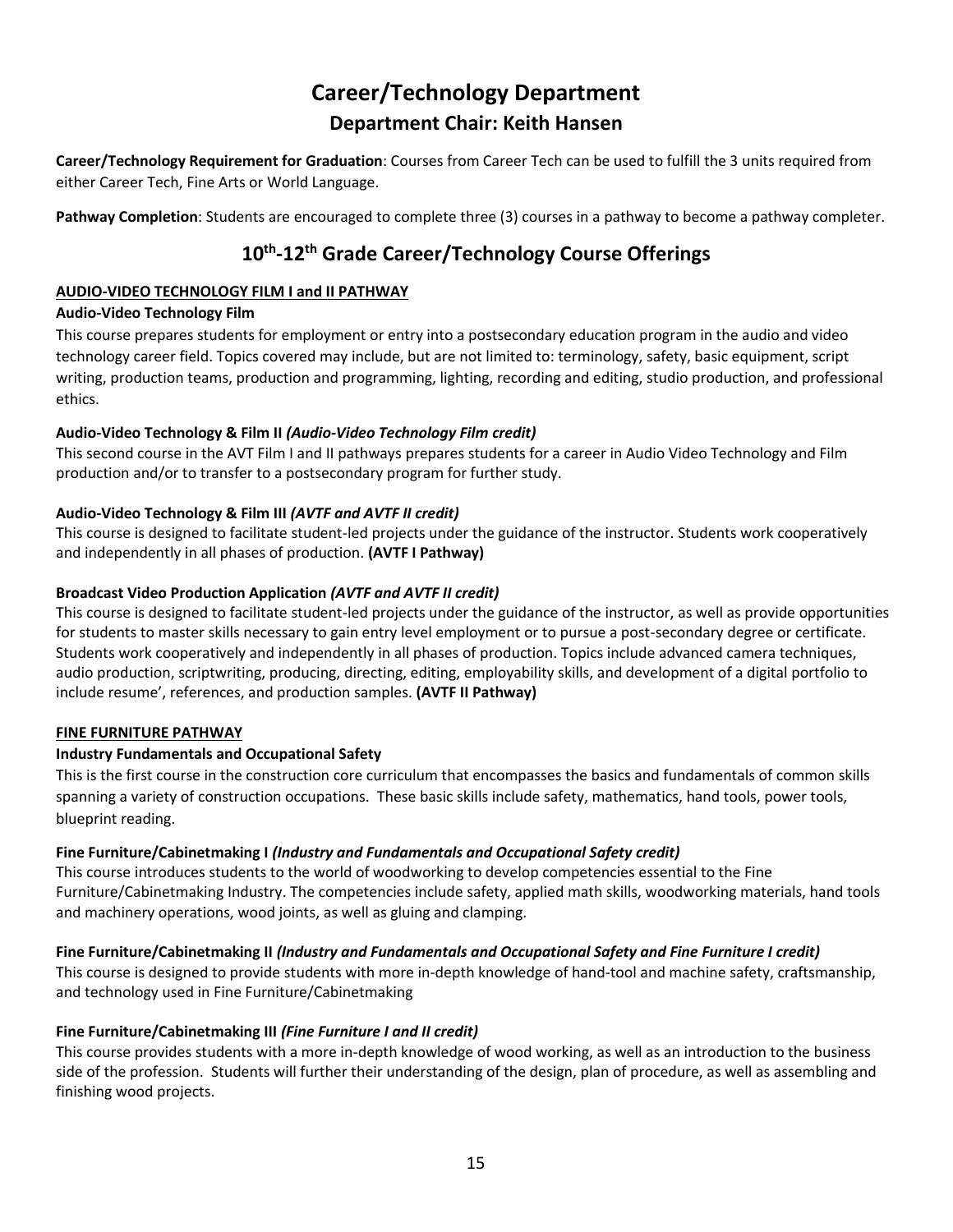#### **ENTREPRENEURSHIP and HUMAN RESOURCES MANAGEMENT PATHWAY**

# **Introduction to Business**

This course provides an overview of business and technology skills required for today's business environment. Knowledge of business principles, the impact of financial decisions, and technology proficiencies demanded by business combine to establish the elements of this course. Students will learn essentials for working in a business environment, managing a business, and owning a business. Employability skills are integrated into activities, tasks, and projects throughout the course standards to demonstrate the skills required by business and industry.

# **Legal Environment of Business** *(Intro to Business credit)*

This course addresses statutes and regulations affecting businesses, families, and individuals. All students will benefit with the knowledge of business law as they will eventually assume roles as citizens, workers, and consumers in their communities and in society at large

# **Entrepreneurship** *(Intro to Business and Legal Environment Credit)*

This course focuses on recognizing a business opportunity, starting a business, operating, and maintaining a business. Students will be exposed to the development of critical thinking, problem solving, and innovation in this course as they will either be the business owner or individuals working in a competitive job market in the future. **(Entrepreneurship Pathway)**

# **Human Resources Principles** *(Intro to Business and Legal Environment Credit)*

This course is designed to equip students with operational knowledge of hiring, managing, and firing employees. Throughout this course students will be introduced to the Human Resource Management role by following the life cycle of an employee from organizational entry to exit. (**Human Resources Management Pathway)**

# **CULINARY ARTS PATHWAY**

# **Introduction to Culinary Arts**

This course is the foundational course designed to introduce students to fundamental food preparation terms, concepts, and methods in Culinary Arts where laboratory practice will parallel class work. Fundamental techniques, skills, and terminology are covered and mastered with an emphasis on basic kitchen and dining room safety, sanitation, equipment maintenance and operation procedures. The course also provides an overview of the professionalism in the culinary industry and career opportunities leading into a career pathway to Culinary Arts.

# **Culinary Arts I** *(Intro to Culinary credit)*

This course is designed to create a complete foundation and understanding of Culinary Arts leading to postsecondary education or a food-service career. This fundamentals course begins to involve in-depth knowledge and hands-on skill mastery of culinary arts.

# **Culinary Arts II** *(Intro to Culinary and Culinary I credit)*

This course is an advanced and rigorous in-depth course designed for the student who is continuing in the Culinary Arts Pathway and wishes to continue their education at the postsecondary level or enter the food-service industry as a proficient and well-rounded individual. Strong importance is given to refining hands-on production of the classic fundamentals in the commercial kitchen.

# **SPORTS MEDICINE PATHWAY**

# **Introduction to Healthcare**

This course enables students to receive initial exposure to the many Healthcare Science careers as well as employability, communication, and technology skills necessary in the healthcare industry. The concepts of human growth and development, interaction with patients and family members, health, wellness, and preventative care are evaluated, as well as the legal, ethical responsibilities of today's healthcare provider. Fundamental healthcare skills development is initiated including microbiology, basic life support and first aid.

# **Essentials of Healthcare** *(Intro to Healthcare credit)*

This course is a medical-focused anatomy course addressing the physiology of each body system, along with the investigation of common diseases, disorders, and emerging diseases. The prevention of disease and the diagnosis and treatment that might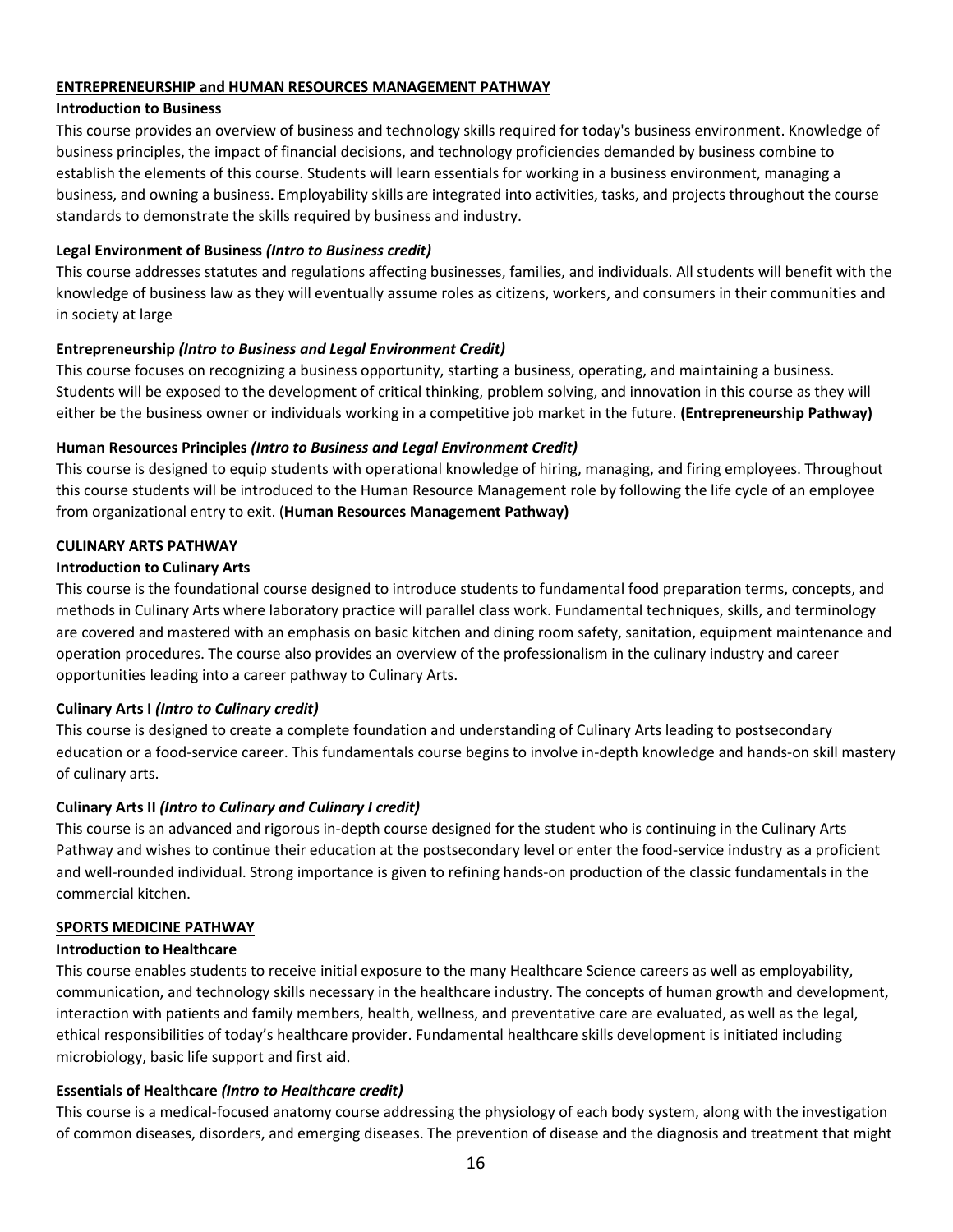be utilized are addressed, along with medical terminology related to each system. **EMBEDDED COURSE-Students also receive a science credit for Human Anatomy. Students cannot take this course if they have already received credit for Honors Human Anatomy.**

# **Sports Medicine** *(Intro to Healthcare and Essentials credit)*

This course will enable students to receive initial exposure to therapeutic services skills and attitudes applicable to the healthcare industry. The concepts of anatomy and physiology, assessment, preventative and rehabilitative care are introduced. Fundamental healthcare skills development is initiated, including medical terminology, kinesiology, patient assessment, record keeping, and basic life support.

# **DIGITAL DESIGN PATHWAY**

# **Introduction to Software Technology**

This course is designed for high school students to understand, communicate, and adapt to a digital world as it impacts their personal life, society, and the business world. Exposure to foundational knowledge in programming languages, software development, app creation, and user interfacing applications are all taught in a computer lab with hands-on activities and project-focused tasks.

# **Digital Design**

This course uses web design as the platform for product design and presentation, students will create and learn digital media applications using elements of text, graphics, animation, sound, video and digital imaging for various format. Students will create and design web sites that incorporate digital media elements to enhance content of web site.

# **Web Design**

This course will equip students will the ability to plan, design, and create a web site. Students will move past learning how to write code and progress to designing a professional looking web site using graphical authoring tools that contains multimedia elements.

# **JROTC NAVY**

# **JROTC Navy (NS1) – Cadet Field Manual and Introduction to NJROTC**

This *YEARLONG course* combines all information on military drill and ceremonies, uniform regulations, physical fitness, orienteering, principles of health, first aid, survival, leadership, and communications. This course also introduces students to the basic principles of leadership, which combined with the many opportunities for practical experience in the NJROTC program will prepare them for leadership roles in school and upon graduation. Students will gain an understanding of our nation, our values, traditions, heritage, respect for our laws, as well as becoming involved, responsible citizens. Additionally, students can advance in the Navy JROTC promotion system based on individual merit accomplishments and participation. Students can continue to level II, III and IV.

# *Beginning with the Class of 2021, students who complete 3 full credits/units in JROTC I-IV, can meet the graduation requirements in Health and in Personal Fitness.*

# **JROTC Navy (NS2) – Maritime History and Nautical Science**

The purpose of this *YEARLONG course* is to build on the general introduction provided in Naval Science I, to further develop the traits of citizenship and leadership in students, introduce cadets to the maritime history of the world and the United States from the American Revolution through the present time. It also introduces the various nautical sciences through classroom work and some laboratory time. The development of core skills that students should master is integrated throughout the course and includes geography, oceanography, astronomy, physical science, meteorology, and weather.

# **JROTC Navy (NS3) – Naval Knowledge and Naval Orientation and Skills**

The purpose of this *YEARLONG course* is to further the foundation in citizenship and leadership established in Naval Science One and Two and to expound upon the virtues of the United States citizenship with knowledge of uses of the world's waterways through the viewpoint of National power and International law. It also furthers the foundation in citizenship and leadership established in Naval Science One and Two and provides classroom and practical application in Naval and Ship Organization.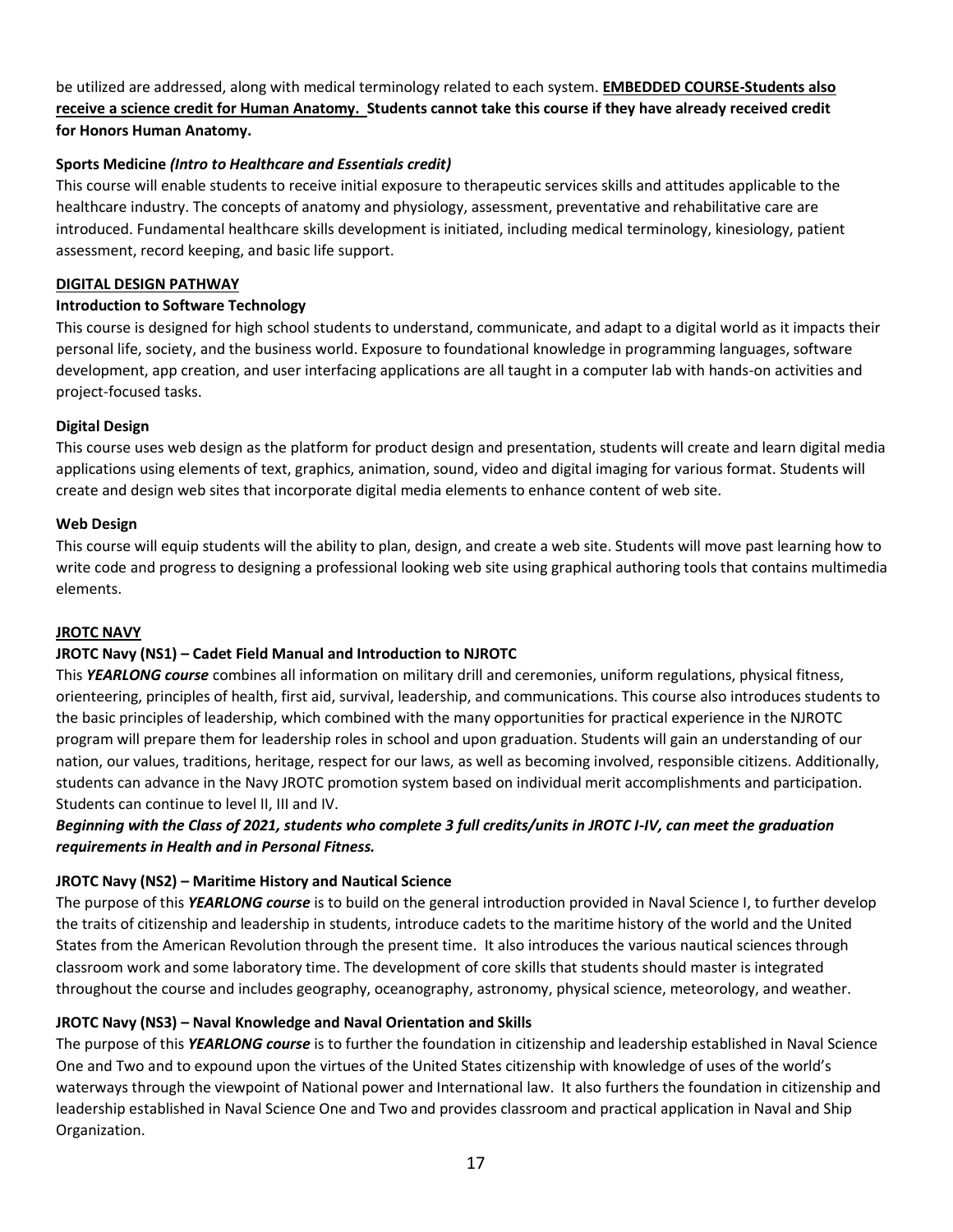# **JROTC Navy (NS4) – Naval Leadership and Ethics and Effective Communications**

The purpose of this course is to take a more in-depth look at what leadership is and to learn how to maximize leadership abilities. More importantly, this course will assist the student in adding the polish necessary to be a truly effective leader in the NJROTC unit, school, community, and in life. It also teaches the students the techniques of effective communication, which is one of the most important skills that a good leader must develop to be successful.

### **TEACHING AS A PROFESSION PATHWAY**

#### **Examining Teaching Profession**

This course is the foundational course under the Teaching as a Profession pathway and prepares students for future positions in the field of education. Teaching as a Profession students study, apply, and practice the use of current technologies, effective teaching and learning strategies, the creation of an effective learning environment, the creation of instructional opportunities for diverse learners and students with special needs, and plan instruction based on knowledge of subject matter, students, community, and curriculum performance standards.

#### **Contemporary Issues in Education**

This course engages the candidate in observations, interactions, and analyses of critical and contemporary educational issues. The candidate will investigate issues influencing the social and political contexts of educational settings in Georgia and the United States and actively examines the teaching profession from multiple vantage points both within and outside of the school.

### **Teaching as a Profession Practicum**

The practicum offers a candidate in the Teaching as a Profession career pathway a field experience under the direct supervision of a certified teacher (mentor teacher). The practicum stresses observing, analyzing, and classifying activities of the mentor teacher and comparing personal traits with those of successful teachers.

#### **WORK BASED LEARNING**

# **Work Based Learning** *(Application Required 11th -12th grade, 16 years old and defined career pathway)*

This course is a continuum of awareness, exploration, preparation, and training activities, including developing employability and technical skills that support success in careers and postsecondary education. Structured learning and authentic work experiences are implemented through an education and industry partnership. Students can connect what they learn in school with worksite application, enabling a smooth transition into the work force and/or education beyond high school. Work-Based Learning activities culminate in an assessment and recognition of acquired knowledge and skills.

#### **AP Computer Science**

This course conforms to the College Board syllabus for the Advanced Placement Computer Science Examination. It covers programming methodology, features of programming languages, fundamental data structures, algorithms, and computer systems.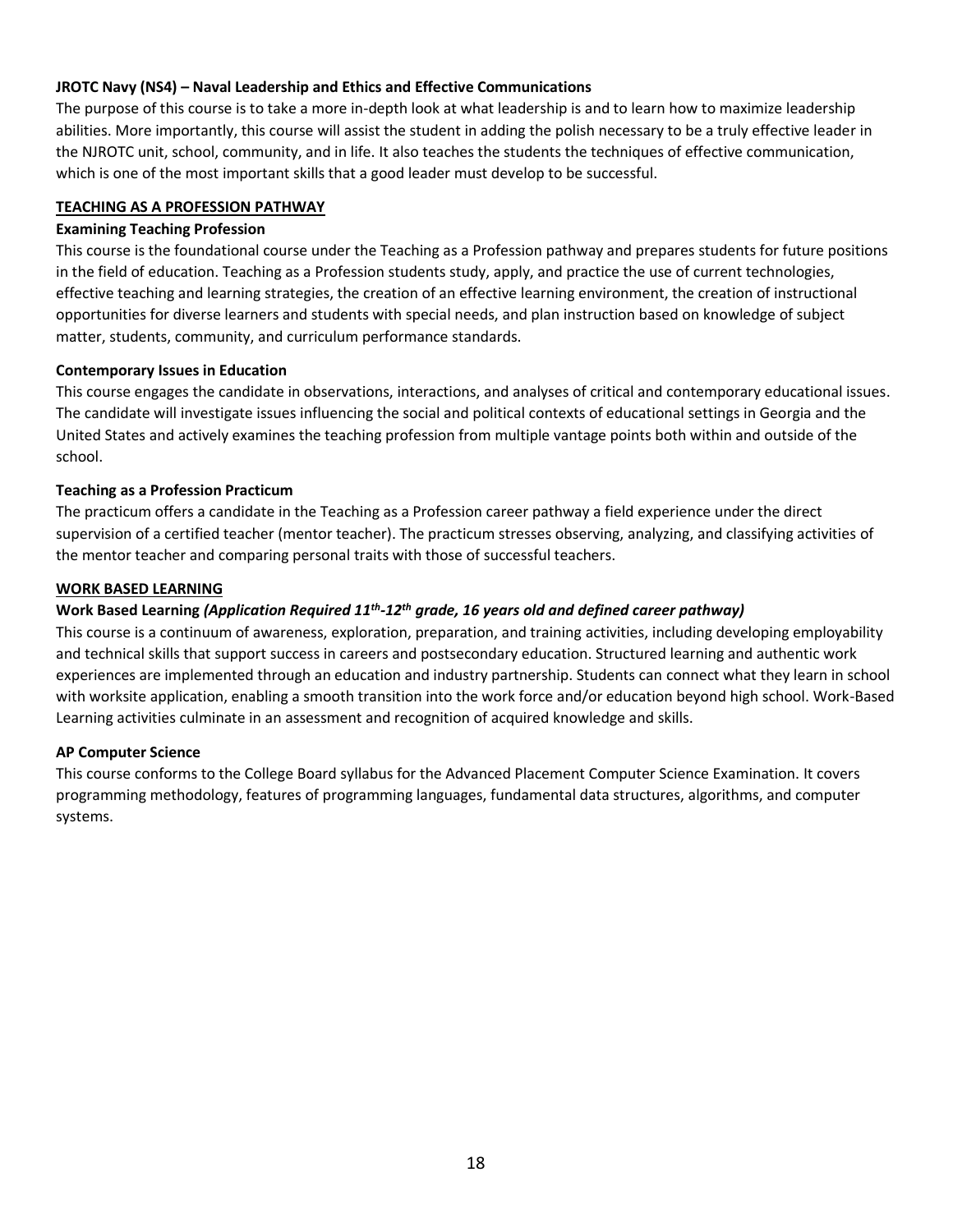# **Fine Arts Department Department Chair: Traci Woody-Kemp**

**Fine Arts Requirement for Graduation**: Courses from the Fine Arts Department can be used to fulfill the 3 units required from either Fine Arts, Career/Tech or World Language.

# **Fine Arts Courses Offered at Allatoona**

- **Band** I-IV
- **Chorus** I-IV (men's, women's, mixed)
- **Orchestra** I-IV
- **Drama:** Theater Fundamentals, Acting, Technical Theatre, & Musical Theater
- **Art**: VA Comp, Drawing & Painting, Ceramics, Photography, AP Studio, & Applied Design
- **Music Appreciation**

# **10th -12th Grade Course Offerings**

### **BAND PATHWAY**

### **Beginning Band I and II**

This *YEARLONG course* focuses on the continued musical growth through development in tone production, music reading, and performance through diverse musical experiences. Students are placed in the appropriate level band classes based upon spring auditions or at the discretion of the Band Directors.

### **Intermediate Band I and II**

This *YEARLONG course* is an intermediate band performance class for instrumentalists that have previous experience. Students can read music and understand individual and ensemble performance skills. Students are placed in the appropriate level band classes based upon spring auditions or at the discretion of the Band Directors.

#### **Advanced Band I and II**

This *YEARLONG course* is an advanced band performance class for instrumentalists that have solid training in performance fundamentals. Students will deepen their understanding of individual and ensemble performance skills through the performance of advanced literature. Students are placed in the appropriate level band classes based upon spring auditions or at the discretion of the Band Directors.

#### **Mastery Band I and II**

This *YEARLONG course* is an advanced band performance class for instrumentalists that have solid training in performance fundamentals. Students will deepen their understanding of individual and ensemble performance skills through the performance of advanced literature. Students are placed in the appropriate level band classes based upon spring auditions or at the discretion of the Band Directors.

#### **Instrumental Ensemble**

This *one semester course* is an instrumental music performance class for a small number of students who have previously been involved in an instrumental music experience, can read music, and understand basic musical terms. Students are placed in the appropriate level band classes based upon spring auditions.

#### **CHORUS PATHWAY**

# **Mixed Chorus I and II**

This *YEARLONG course* provides opportunities to develop performance skills and knowledge in choral singing. It covers performance and production, analysis and theoretical studies, historical and cultural contributions and influences, creative aspects of music and appreciation of music, organizes objectives for self-paced progress through all four levels, and stresses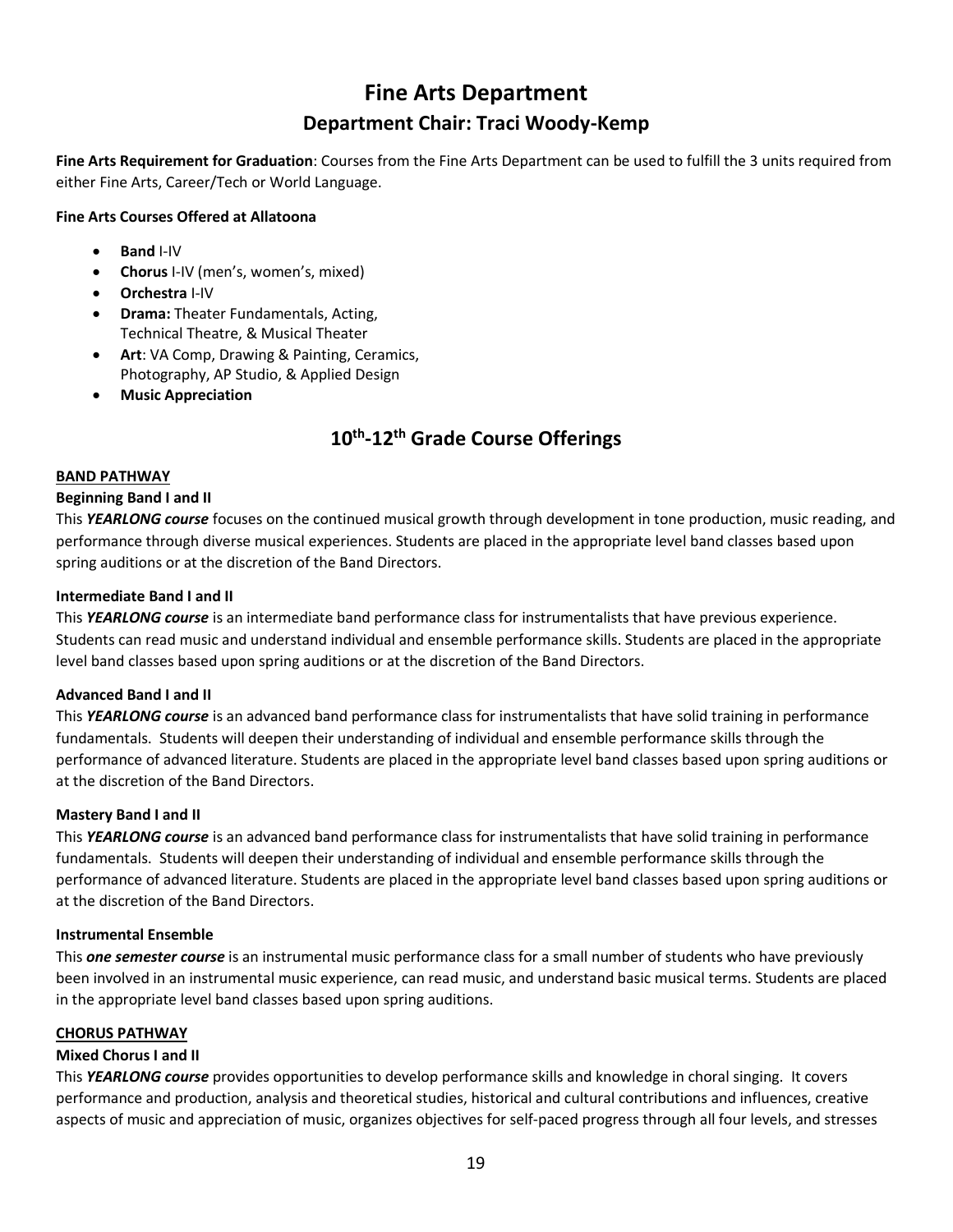individual progress and group experiences. Students are placed in the appropriate level chorus classes based upon spring auditions.

### **Women's Chorus I and II**

This *YEARLONG course* provides opportunities for young women to develop performance skills in all-female chorus singing. Covers performance and production, analysis and theoretical studies, historical and cultural contributions and influences, creative aspects of music and appreciation of music. Organizes objectives for self-paced progress through all four levels. Stresses individual progress and group experiences. Students are placed in the appropriate level chorus classes based upon spring auditions.

### **Men's Chorus I and II**

This *YEARLONG course* provides opportunities for young men to develop performance skills in all-male chorus singing. Covers performance and production, analysis and theoretical studies, historical and cultural contributions and influences, creative aspects of music and appreciation of music. Organizes objectives for self-paced progress through all four levels. Stresses individual progress and group experiences. Students are placed in the appropriate level chorus classes based upon spring auditions.

#### **ORCHESTRA PATHWAY**

#### **Beginning Orchestra I and II**

This *YEARLONG course* is a beginning string instrument performance class that focuses on the fundamentals of tone production, music reading, and performance. Students are placed in the appropriate level orchestra classes based upon spring auditions.

#### **Intermediate Orchestra I and II**

This *YEARLONG course* is an intermediate string instrument performance class for instrumentalists that have previous experience. Students can read music and understand individual and ensemble performance skills. Students are placed in the appropriate level orchestra classes based upon spring auditions.

#### **Advanced Orchestra I and II**

This *YEARLONG course* is an advanced string instrument performance class for instrumentalists that have solid training in performance fundamentals. Students will deepen their understanding of individual and ensemble performance skills through the performance of advanced literature. Students are placed in the appropriate level orchestra classes based upon spring auditions.

#### **Mastery Orchestra I and II**

This *YEARLONG course* is an advanced string instrument performance class for instrumentalists that have solid training in performance fundamentals. Students will deepen their understanding of individual and ensemble performance skills through the performance of advanced literature. Students are placed in the appropriate level orchestra classes based upon spring auditions.

#### **OTHER MUSIC**

#### **Music Appreciation**

This course is a study of music literature and styles that is intended to raise awareness of music fundamentals and the role of music in our world. Introduces production and performance; covers terminology and idioms, elements of music, perceptive listening and attitudes and appreciation. Stresses the ability to become a literate consumer and the ability to speak and write about music. The course will focus on 1950s-present and will include genres such as Rap, R&B, Rock, Reggae, Modern, Alternative, New Age, Jazz, and Country. Students will be introduced to music terminology, idioms, production, and analysis, stressing the ability to appreciate music.

# **AP Music Theory** *(Teacher recommendation and grades 10-12)*

This course conforms to College Board topics for the Advanced Placement Music Theory Examination. This course will require students to read, notate, and compose music, as well as, develop skills in harmonization, techniques of modulation, key relationships, and notational skills.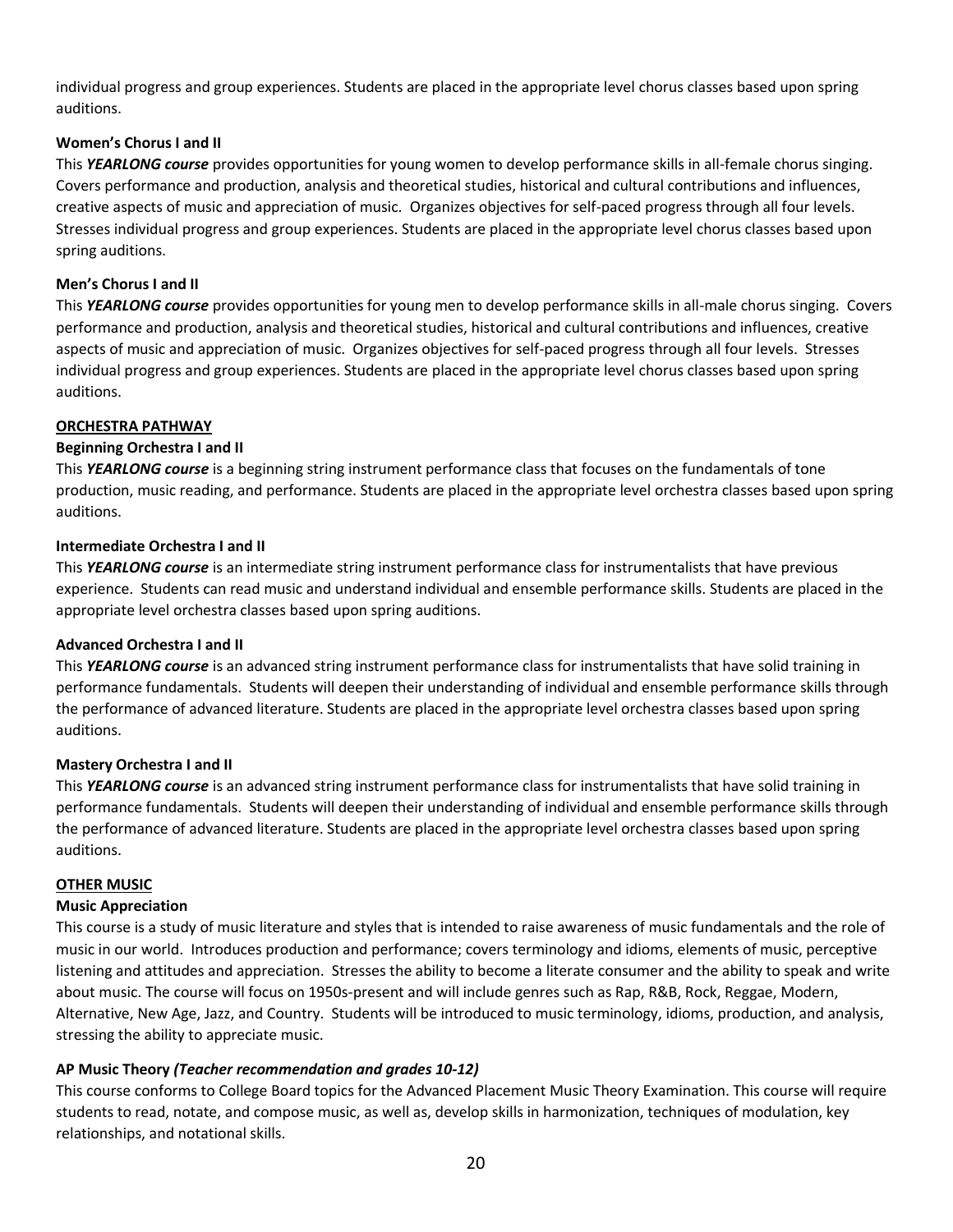### **THEATRE PATHWAY**

#### **Fundamentals of Drama I**

This course serves as prerequisite for other theatre/drama courses. It develops and applies performance skills through basic vocal, physical, and emotional exercises; includes improvisation and scene study and related technical art forms.

### **Technical Theatre I-IV**

This course introduces technical considerations of play production; covers properties, lighting and settings, program, box office, marketing, management, make-up, and costumes.

### **Musical Theatre I-IV**

This course introduces the style and characteristic elements of modern musical theatre. It covers production staging, orchestration, voice, and dance; offers an opportunity for team teaching through interdisciplinary collaboration with the chorus, band, art, technology, physical education, and dance instructors. Offers opportunity for performance.

### **Advanced Drama I-IV**

This course introduces acting and theatre as disciplined art forms; covers methods to observe and understand human behavior and to use those observations to create a character. Includes basic techniques of stage movement and use of physical expression for communication. Enhances vocal technique and specific patterns for better verbal communication.

### **Acting I-IV**

This course introduces advanced acting processes. Stresses developing imagination, observation, concentration powers and self-discipline. Includes developing physical and vocal control while transmitting emotions, conviction, and ideas; enhances self-confidence and self-awareness. Focuses on scene study.

### **VISUAL ARTS PATHWAY**

### **VA Comp: Art I**

This course serves as a prerequisite for all other art courses. It introduces art history, criticism, aesthetic judgment, and studio production to the beginning art student, and emphasizes the ability to understand and use the elements of art and principles of design through a variety of media processes both 2-D and 3-D. The study of the history of art and criticism accompanies the studio experiences.

# **Drawing and Painting I-IV (***VA Comp credit***)**

This course explores a variety of drawing techniques and media with an emphasis on developing drawing skills. It examines solutions to drawing problems through student drawings and those of other artists.

# **Ceramics I-IV (***VA Comp credit***)**

This course introduces the characteristics of clay and design using various techniques of construction and surface treatments. Studio processes are emphasized, and students are involved in firing and presenting their clay work.

# **Applied Design (***VA Comp credit***)**

This course emphasizes design elements and principles in the production of artwork. It stresses proper use of equipment, vocabulary and technical terms and investigates technology and its role in design. Includes a cultural & historical study of design works of different periods, cultures, and styles.

# **Photography (***VA Comp credit and Applied Design or Drawing & Painting I***)**

This course introduces photography as an art form and covers the historical development of photography and photographic design. A formal photographic critiquing method will be taught and used in evaluating works of others and self. Introduces digital photography stressing composition technique. Some courses may also explore the use of the 35mm camera and pinhole camera. The safe and effective use of photographic materials and equipment is stressed.

# **Advanced Placement Studio Art: 2D** *(Teacher recommendation and VA Comp and Ceramics)*

This conforms to College Board topics for the Advanced Placement Studio Art 2-D Design Portfolio Examination. Requires submission of original works and slides to be evaluated on quality, breadth and concentration of a concept or idea. Emphasizes experiences in 2-D Design art production which might include (but not limited to) photography, printmaking, and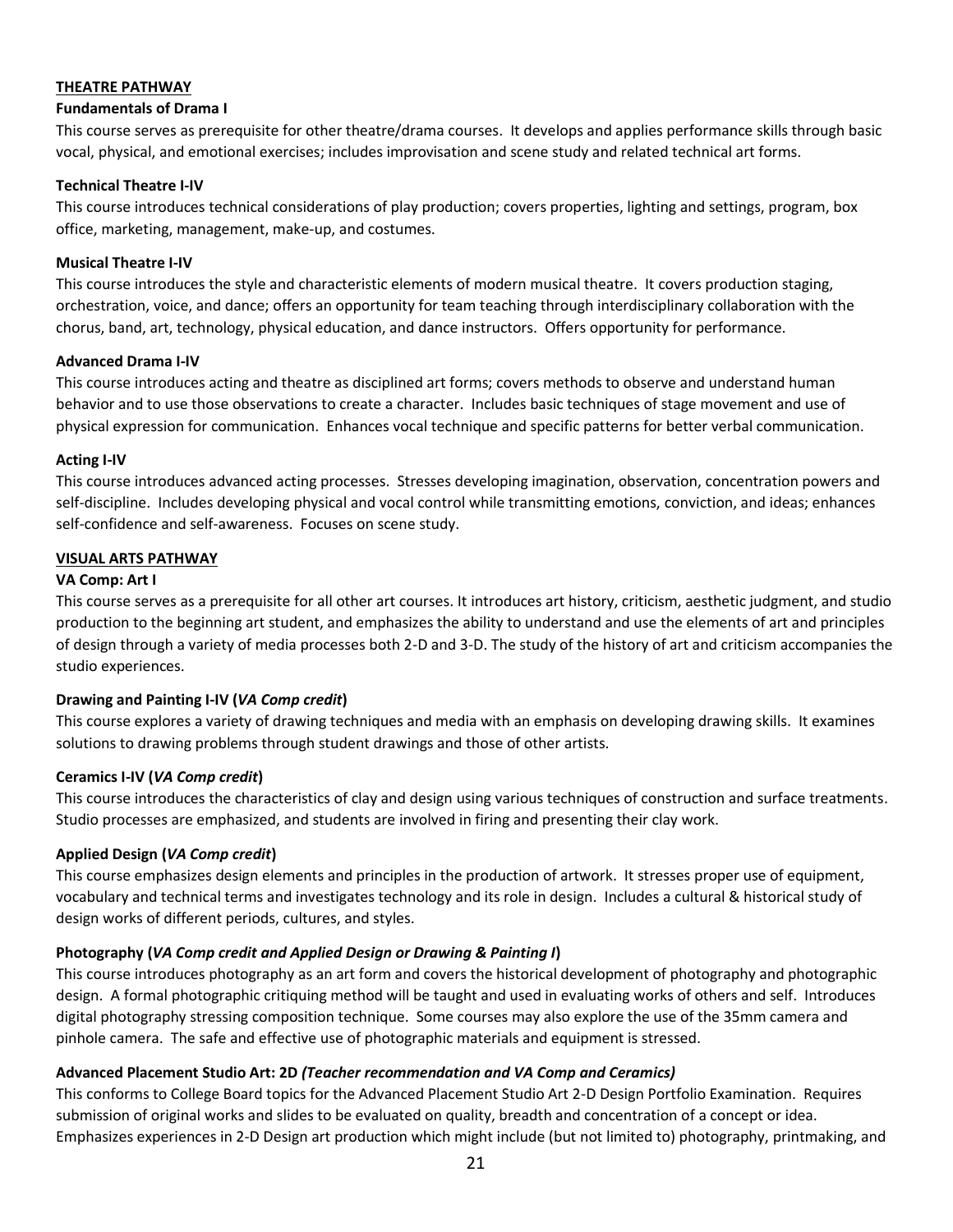computer-generated work. This course provides students with college-level studio experiences and encourages selfexpression.

# **Advanced Placement Studio Art: 3D** *(Teacher recommendation and VA Comp and Ceramics)*

This course conforms to College Board topics for the Advanced Placement Studio Art Drawing Portfolio Examination. Requires submission of original works and slides to be evaluated on quality, breadth and concentration of an idea or concept. Emphasizes experiences using different 3-D design, media, and approaches. This course provides the students with college level studio experiences and encourages self-expression.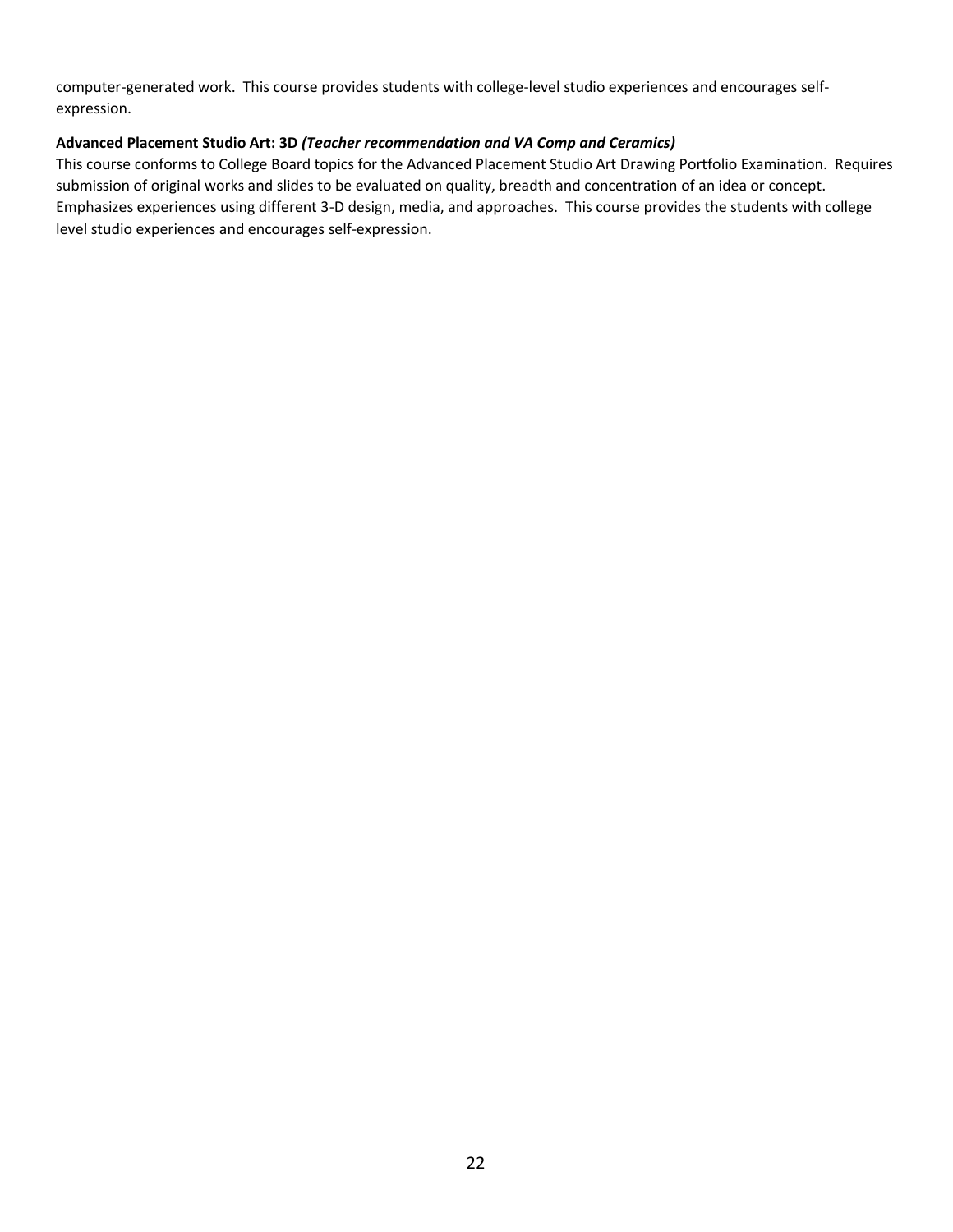# **Physical Education Department Department Chair: Troy Petersen**

**Physical Education Requirement for Graduation:** ½ unit of Health and ½ unit of Personal Fitness (all 9th graders are automatically registered unless they select NJROTC as an elective.

# **Physical Education Courses Offered at Allatoona**

• Aerobics

- Lifetime Sports
- Team Sports
- General Physical Education
- Health/Personal Fitness
- Outdoor Education
- Weight Training
- **10th -12th Grade Course Offerings**

### **Aerobics I-III (***females only***)**

This course is designed to introduce female students to a rhythmic program of activities and health related fitness. The course will provide a balance of instruction each week developing cardiovascular endurance, flexibility, and muscular strength and endurance. Activities may include rhythmic jogging, running, aerobic dance, slimnastics, stretching exercises, and creative movement exercises

### **Health (***graduation requirement***)**

This 9-week course provides a direct and factual approach to health education that is practical, personal, and positive. Health topics include safety, drug education, nutrition, personal health, growth, and development, building self-esteem, and relationship skills. By acquiring the knowledge, attitudes, and skills necessary to a healthful life, students learn to take responsibilities for their own health.

# **Personal Fitness (***graduation requirement***)**

This 9-week course helps students understand why exercise and fitness are important in developing a healthy and active lifestyle. The course will emphasize strategies for maintaining good cardiovascular endurance, flexibility, muscular strength and endurance, and body composition.

# **Lifetime Sports I-III** *(10th -12th grade)*

This course is designed to introduce fundamental skills, strategies, and rules associated with lifetime sports such as tennis, racquetball, baseball, badminton, frisbee and darts. Others may be substituted depending upon facilities and equipment

# **Outdoor Education I-III** *(10th -12th grade)*

This course promotes an appreciation of the outdoors; provides physical activities and adventure in an outdoor laboratory. The course activities include archery, fishing, outdoor cooking, orienteering, hiking and conservation.

# **Team Sports I-III** *(10th -12th grade)*

This course is designed to introduce students to different team sports. Those from which the selection is made include the following: basketball, gym hockey, soccer, speedball, flag football, ultimate Frisbee, team handball, softball, and volleyball. Others may be substituted depending upon facilities and equipment. This course will offer students the opportunity to learn the history, rules and regulations, etiquette, strategy and judgment, and the basic motor skills of each selected activity.

#### **Weight Training I-IV**

This course is designed to introduce students to a weight-training program that will promote over-all body fitness. The student will be exposed to different types of weight equipment and methods of training with weights. The student will also gain knowledge of the different types of exercises, correct techniques of executing the various exercises, proper breathing, and the safety factors.